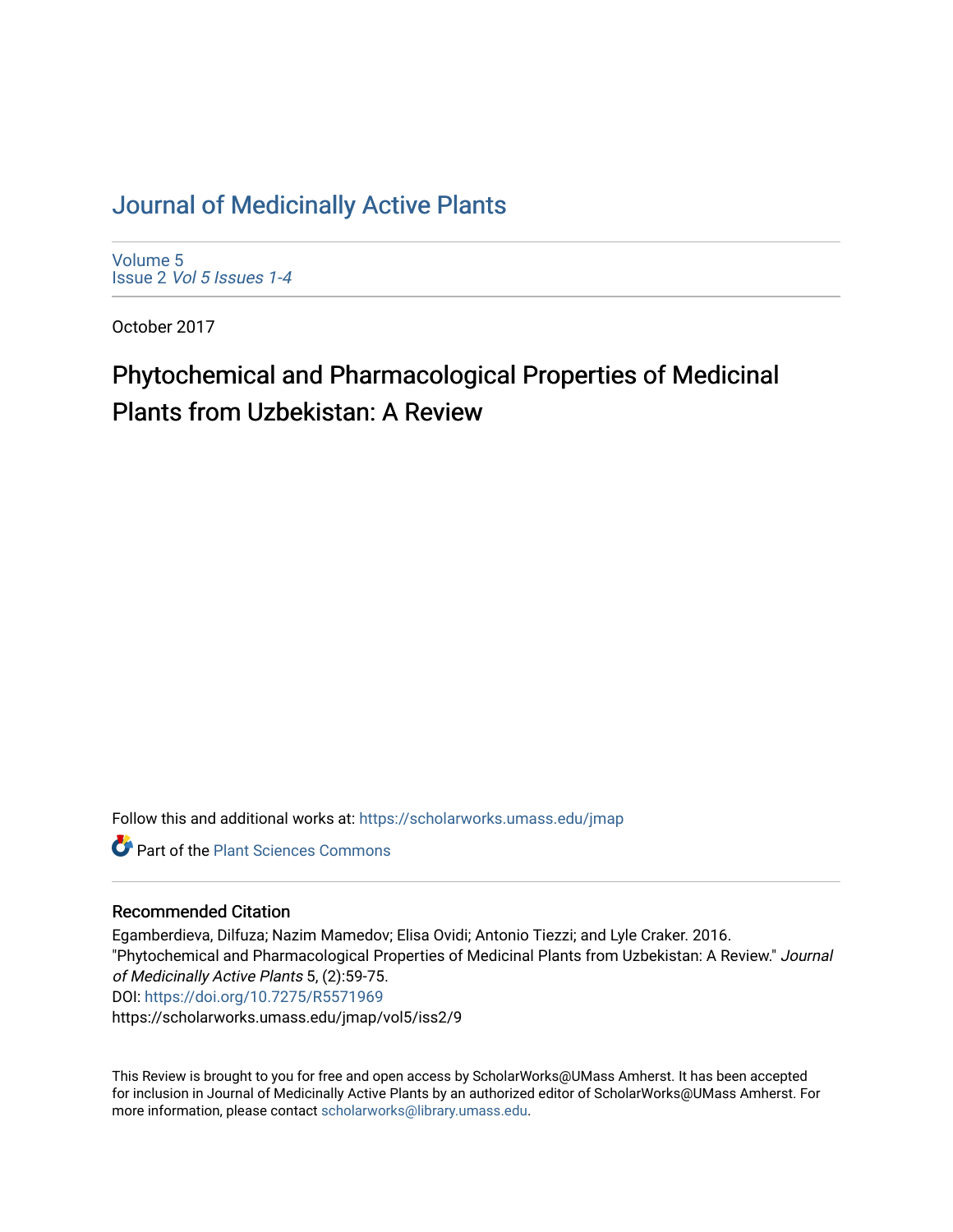#### **Phytochemical and Pharmacological Properties of Medicinal Plants from Uzbekistan: A Review**

Dilfuza Egamberdieva<sup>1,2\*</sup>, Nazim Mamedov<sup>3</sup>, Elisa Ovidi<sup>4</sup>, Antonio Tiezzi<sup>4</sup>, Lyle Craker<sup>3</sup>

<sup>1</sup>Faculty of Biology and Soil Sciences, National University of Uzbekistan, Tashkent, Uzbekistan.

<sup>2</sup>Institute for Landscape Biogeochemistry, Leibniz Centre for Agricultural Landscape Research (ZALF), 15374 Müncheberg, Germany.

<sup>3</sup>Medicinal Plants Program, Stockbridge School of Agriculture, University of Massachusetts, Amherst, U.S.A.

<sup>4</sup>Tuscia University, Department for the Innovation in Biological, Agro-food and Forestal systems, Laboratory of Plant Cytology and Biotechnology, Largo dell'Università, blocco D, 01100 Viterbo,, Italy.

\***Corresponding author:** Difuza Egamberdieva, Faculty of Biology and Soil Sciences, National University of Uzbekistan, Tashkent, Uzbekistan.

**Date received:** September 24, 2015

**Keywords:** Biological activity, medicinal plants, phytochemistry, secondary metabolites, Uzbekistan.

#### **ABSTRACT**

**Medicinal plants are a reservoir of biologically active compounds with therapeutic properties that over time have been discovered and used by diverse groups of people for treatment of various ailments. In this regard, Uzbekistan has an excellent historic research base of herbal medicines with about 70% of Uzbek households using medicinal plants to meet their health needs for several centuries. The flora of Uzbekistan includes more than 4500 species of vascular plants and over 600 of these plants are used in traditional or conventional medicines, significantly surpassing other areas by the absolute number of endemics and the percentage of endemism. The plants are a reservoir of secondary metabolites, suitable for use in pharmacological studies with a high possibility of observing biologically active constituents. The present review provides an up-todate a report on the phytochemicals and pharmacological activity of the medicinal plants widely used in Uzbekistan. As a country, Uzbekistan appears to be a source of novel herbal drugs that have not yet been fully evaluated. We trust the present report will be useful for further investigations on the** 

**medicinal activity of indigenous plant species in Uzbekistan.** 

#### **INTRODUCTION**

The idea that plants are a reservoir of biologically active compounds with therapeutic properties has been well established, and since ancient time they have been used worldwide for the treatment of various ailments, including asthma, gastro-intestinal problems, skin disorders, respiratory and urinary complications, and hepatic and cardiovascular disease (Cousins and Huffman, 2002; Tian et al., 2014). The interest on demand for more plant derived drugs, which sometimes are considered as safe when compared to synthetic drugs, is increasing rapidly.

The medicinal value of these plants lies in chemical substances that produce a positive physiological action on the human body (Edeoga et al., 2005), and since plants synthesize an extremely diverse range of chemical compounds, they represent a great potential for the discovery and development of new pharmaceuticals (McChesney et al., 2007).

While numerous studies have validated the traditional use of medicinal plants by investigating the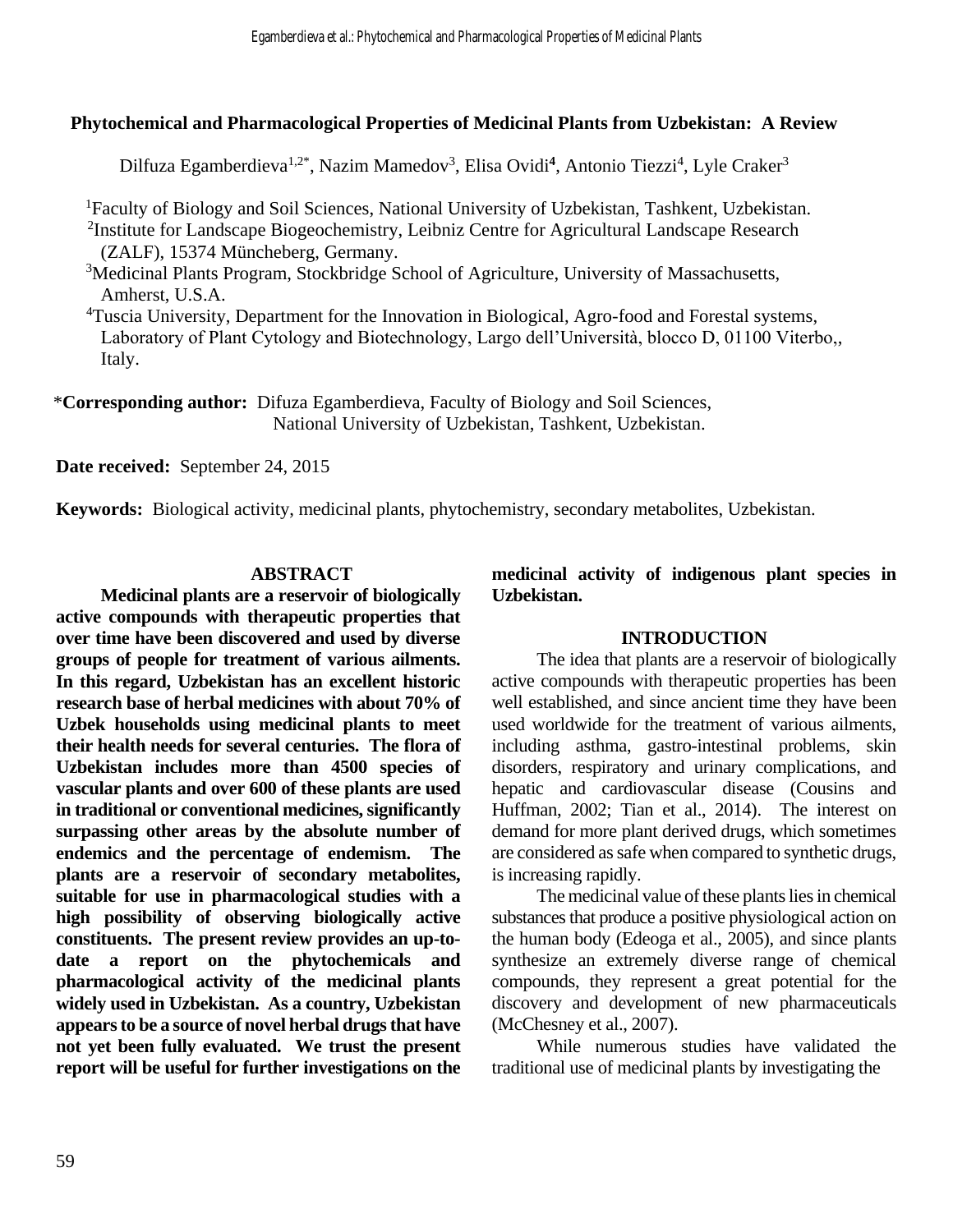phytochemicals present in active extracts (Van-Wyk and Wink, 2005; Palombo, 2006), many plants have not yet been scientifically studied to provide reports on their phytochemical constituents and their potential medicinal applications.

Traditional medicine of Central Asia is not widely known, and only in recent times has the scientific community focused attention on these plants and the medicinal uses developed in Uzbekistan. Until now, few sources of information are available in the literature (Mamedov et al., 2004; Sezik et al., 2004; Egamberdieva et al., 2013; Mamedov and Craker, 2001), and the sources of information in the literature make evident that new additional investigations and new scientific reports are necessary.

The flora of Uzbekistan includes more than 4500 species of vascular plants of which 9% are considered endemic. Over 600 of these plants have traditionally been used with many continuing to be used in traditional and conventional medicine for treatment of medical problems (Mamedov et al., 2004; Aripov, 1995a; National Biodiversity Strategy Committee 1998).

The diverse nature of the flora native to Uzbekistan has left many plants relatively unstudied that may well contain compounds with potential usefulness in new pharmaceuticals. The traditional use of medicinal plants in Uzbekistan is widespread and over 70% of Uzbek households have used medicinal plants for centuries, coming from a variety of plant families and suggesting that pharmacological studies would have a high probability of detecting active compounds. The majority of these plants, however, grow under harsh environmental conditions that limited access to plant material.

Investigative studies have demonstrated that many of the endemic plants of Uzbekistan contain flavonoids, alkaloids, tannins, saponins, phenolic compounds, coumarins, terpenes and ecdysteroids that could be potential sources for several effective drugs (Tulyaganov and Kozimova, 2005; Gapparov et al., 2007; Mamadalieva et al., 2011; Gapparov and Aripova, 2011; Siddikov et al., 2011; Yuldasheva et al., 2014). For example, Kogure et al. (2004) reported that plant species such as *Ferula pallida*, *F. penninervis*, *Inula macrophylla*, *Prangos pabularia*,

 *P. tschimganica,* and *Rheum maximowiczii* contain previously unknown antioxidants. Some of these antioxidants seem to have a unique mechanism of action. Several pharmacological activities of medicinal plants and their constituents, such as antimicrobial (Mamadalieva et al., 2008), anti-inflammatory, and antioxidative (Mulaudzi et al., 2013), cytotoxic (Manosroi et al., 2014), along with anabolic activity and cholagogic action (Abdukadirov et al., 2004).have been reported.

The purpose of this report is to summarize to date scientific studies on the phytochemical and pharmacological properties of plants native to Uzbekistan that may have significant medicinal attributes (Table 1).

#### **Phytochemical Profile**

The pharmacological benefits of medicinally important plants are primarily due to bioactive phytochemicals produced in the plant tissues as primary and secondary metabolites. These constituents have been identified as alkaloids, (Varsha et al., 2013), gylcosides (Firn, 2010), flavonoids (Varsha et al., 2013), phenolics (Puupponen-Pimiä et al., 2001), saponins (Vashist and Sharma, 2013), tannins (Varsha et al., 2013), and essential oils (Martinez et al., 2008), steroids (Madziga et al., 2010).

Early studies on native Uzbekistan plants detected anthocyanins and coumarins (Pulatova, 1969) and essential oils (Nuriddinov et al., 1997) in *Perovskia scrophularifolia* Bunge (Lamiaceae). Several alkaloids, iridoids, and secoiridoid glycosides, and flavonoid glycosides of *Gentiana olivieri* (Gentianaceae) have been reported (Rakhmatullaev et al., 1969; Ersöz et al., 1991). Another native plant from Uzbekistan, *Helichrysum* sp. (Asteraceae), contains flavonoids, phloroglucinol derivatives, and diterpenes (Suzgec et al., 2005). Su et al. (2000) identified several novel compounds from the roots of *Ferula pallida* (Apiaceae), a native plant of Uzbekistan that contains sesquiterpenes, phenylpropanoid derivatives, pallidones, and sesquiterpene chromone derivatives. The aerial part of *Crambe kotschyana* Boiss. (Brassicaceae), an endemic plant in Uzbekistan, has been reported to contain coumarins, vitamin C, and β-carotene (Nikonov et al., 1965).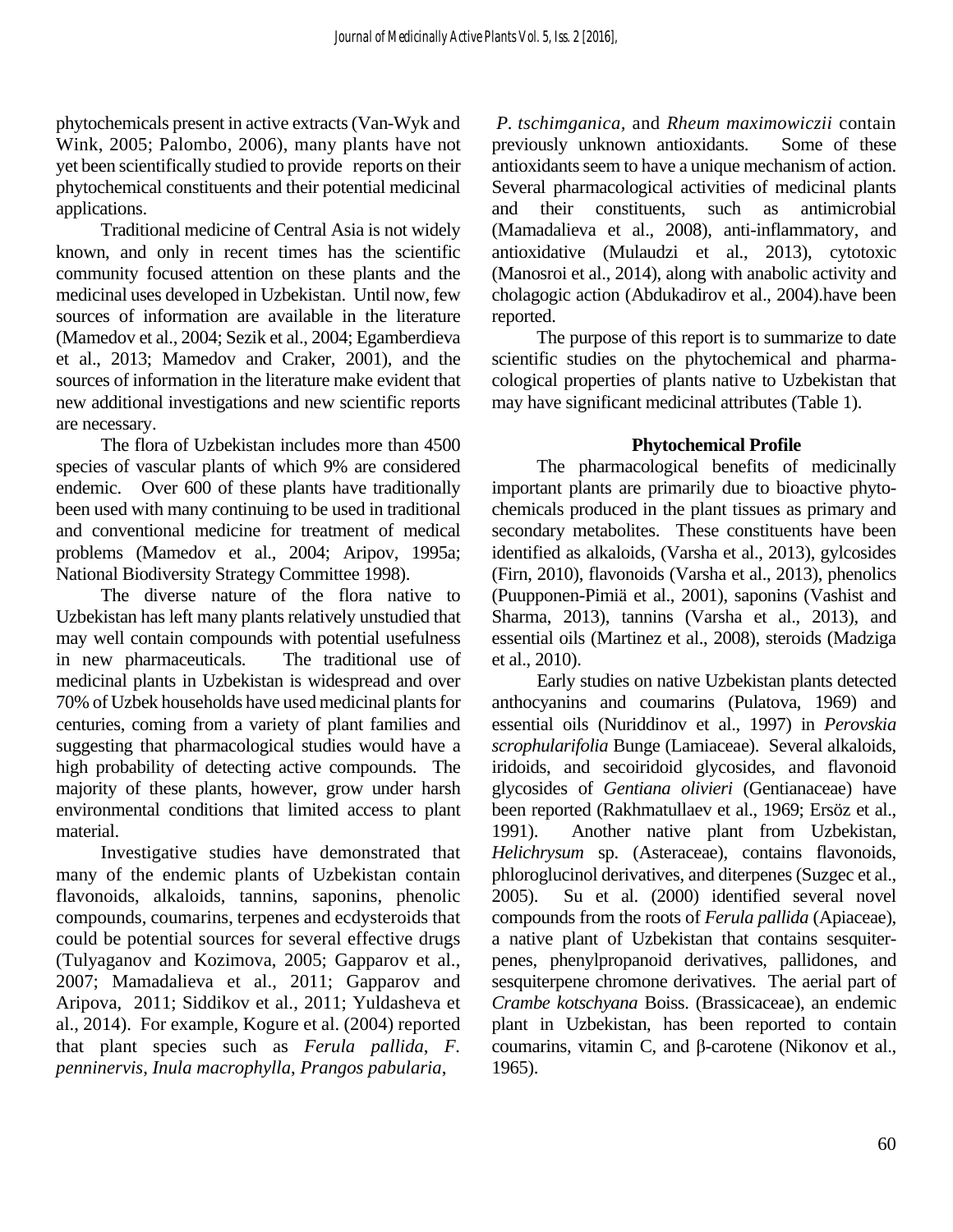#### **Alkaloids**

Alkaloids, a class of nitrogen-containing organic compounds, are widely distributed in nature with more than 18,000 alkaloids having been discovered. These compounds have a lot of structural diversity and, in some instances, having the presence of one or more nitrogen atoms seems to be the only common feature among molecules of different chemical structures and of different sources. Alkaloids can be of microbial, plant and animal origin (Cushnie et al., 2014).

Alkaloids are mainly present in higher plants, especially in dicots, whereas only a few have been noted in lower plants. The alkaloids can occur in the whole plant or be limited to specific plant organs. Although the function(s) for some alkaloids still remain unclear, alkaloids can play fundamental roles in plants as deterrents for herbivores, protection from pathogens, and inhibitions of competitors (Cushnie et al., 2014).

Plant alkaloids have been investigated and used in traditional medicine in different regions of various countries with possible health improvement being the main focus of the research in pharmacognosy and pharmaceutical applications. Earlier studies on 320 plant species of Uzbekistan (belonging to 33 families) were investigated for increasing an understanding on their alkaloid contents (Aripov, 1995) and more than 540 new compounds associated with quinoline, isoquinoline, indole, pyrrolizidine, amaryllis, steroid, quinazolone, sulfur-containing, pyrrolidine, diterpenes have been identified from 292 species (Aripov, 1995).

*Ungernia victoris* Vved (Amaryllidaceae), a widespread endemic plant on the Gissar and Alay ranges across the Fergana Valley south of western Tien Shan. Several alkaloids have been detected in the leaves and bulbs of the plant (Yunusov and Abduazimov, 1960; Berkov, 2009). Malikova and Rakhmanberdyeva (2013) have isolated and identified galacturonic anhydride from the plant leaves*.*

The tulip tree, *Liriodendron tulipifera* L. (Magnoliaceae), contains the aporphine alkaloids liriodenine, lysicamine, O-methylmoschatoline, lanuginosine and the alkaloid proaporphine (Nmethylcrotsparine, remerine) (Ziyaev et al., 1987). Tulyaganov and Kozimova (2005) have isolated and identified many alkaloids from *Nitraria schoberi* L.

(Zygophyllaceae), namely schoberine, nitraraine, nitraramine, dehydroschoberine, sibiridine, vasicinone, peganol along with others. *Convolvulus subhirsutus* (Convolvulaceae) contains the alkaloids convolvine, convolamine, convolidine, phyllalbine, phyllalbine Noxide, nortropine, and conpropine (Gapparov et al., 2007). Another plant, *Convolvulus pseudocanthabrica* Schrenk, contains convolvine, convolamine, convolvidine, convolicine, phyllalbine, convolidine, and convoline (Gapparov and Aripova, 2011).

All of the above ground and below ground parts of *Arundo donax* L. (Poaceae), a native Uzbekistan plant, contains alkaloids, such as deoxyvasicinone, arundine, ardine, donaxarine, donaxanine, donaxaridine, donine, arundinine, arundamine, arundacine, arundarine, arundavine, arundafine, and bufotenine (Khuzhaev, 2004). Okhunov et al. (2011) observed that the aerial part of *Crambe kotschyana* Boiss. (Cruciferae), endemic for Uzbekistan, contains the alkaloids goitrin and goitridin, whereas the aerial parts of *Delphinium corymbosum* Rgl. (Ranunculaceae) contain diterpenoid alkaloids, such as corumdizine, corumdizinine, cordizine and delcorinine (Salimov, 2004).

Akhmedzhanova et al. (2010) identified alkaloids from the aerial part of *Haplophyllum leptomerum* Lincz. et Vved. (Rutaceae), indigenous to Uzbekistan, and reported several alkaloids, providing also quantitative data, such as skimmianine, γ-fagarine, N-methyl-2-phenylquinolin-4-one, lepto-merine, acutine, 2-heptylquinolin-4-one and dictamnine.

# **Lipids**

Lipids, a broad class of organic compounds that includes fats, phospholipids, glycolipids, and sterols, are widely distributed in bacteria, plants, and animals. Many of these lipids are suitable for use in cosmetics and pharmaceuticals (Ramadan et al., 2009). Recently, pharmaceutical uses of lipids have been hypothesized as new therapeutic target for the treatment of cancer (Zhang et al., 2012).

*Scutellaria ramosissima*is is an endemic plant that contains glycolipids, neutral lipids, and phospholipids with palmitic and linoleic acids dominating the phospholipids (Yuldasheva et al., 2014). Mirzaeva et al. (2011) studied lipid composition on *Silybum*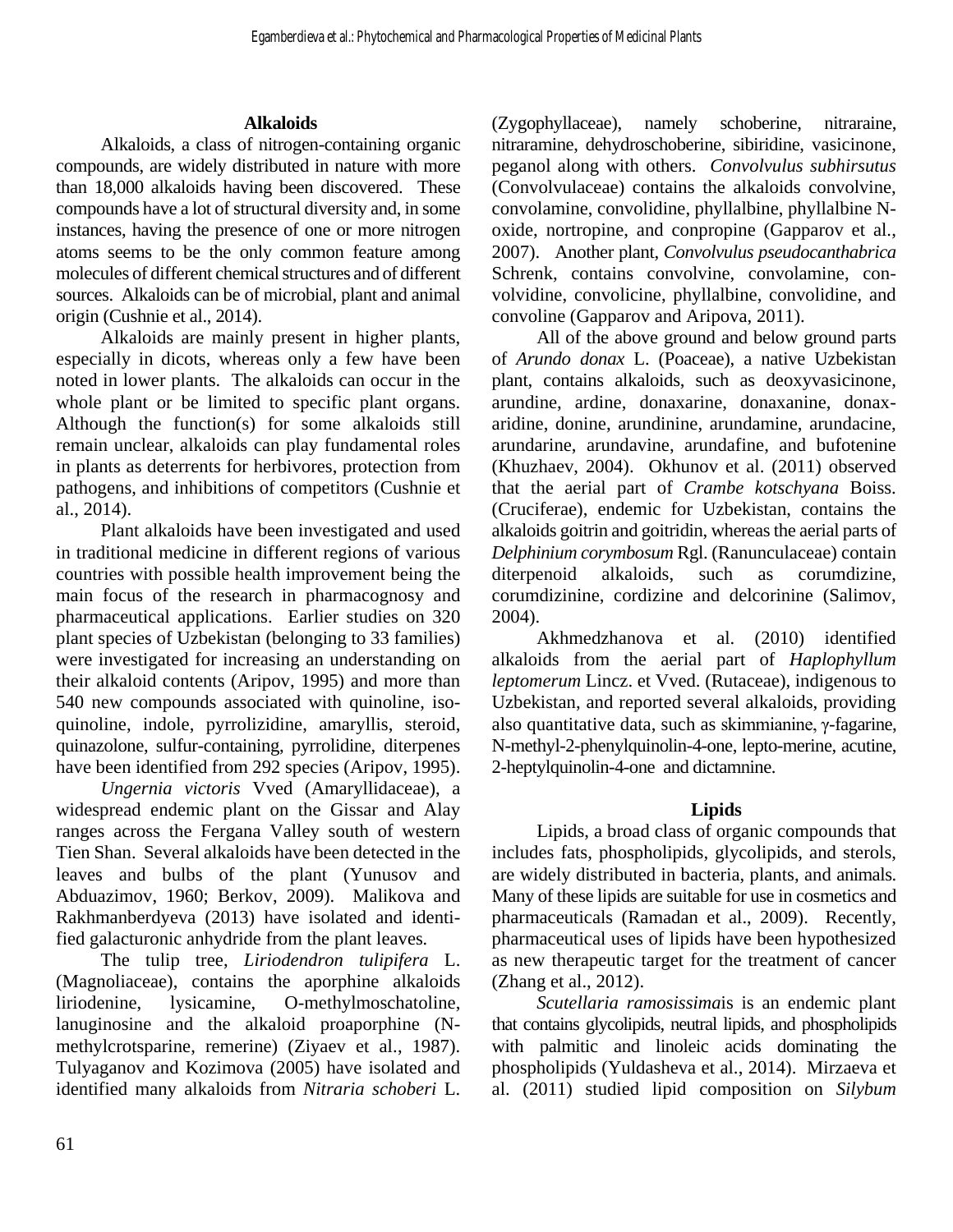*marianum* (Asteraceae) and identified parafinic, olefinic, and isoprenoid hydrocarbons along with fatty acid esters and triterpenols, sterols, triacylgly-cerins, chlorophylls, pheophytins, triterpene acids, and pheophytins. The qualitative compositions of the *Althaea nudiflora* and *A. armeniaca* (Malvaceae) lipids contained hydrocarbons and esters of sterols and triterpenes, triacylglycerines, free fatty acids, triterpenols, diacylglycerines, sterols, plus some unidentified components (Sagdullaev et al., 2001).

*Gleditsia triacanthos* L. (Cesalpinaceae) contains neutral lipids, glycolipids, and phospholipids (Rakhmanberdyeva, et al. 2002), whereas *Solenanthus turkestanicus* (Regel and Smirn.) and *Onosma irrigans*  Popov. (Boraginaceae) contain neutral lipids, glycolipids, and phospholipids (Yuldasheva et al., 2013). The fatty-acid compositions in all lipid groups included the presence of γ-linolenic and stearidonic lipid.

The phospholipid composition of *Crataegus*  phosphatidylcholine, phosphatidyl glycerol, phosphatidic acid, phosphafidylethanol-amin (Gazizov et al., 1995). Bakker et al. (2003) studied lipid components of *Crambe kotschyana* Boiss. (Cruciferae) and reported the presence of hydrocarbons along with waxy ethers, triterpenol, and sterol fatty-acid esters, acetates of cyclic alcohols, triacylglycerols, isoprenes, triterpenes, and sterols. *Capparis spinosa* L. (Capparidaceae) contained glycolipids (monogalactosyldiacylglyerides, digalactosyldiacylglycerides, sterolglycosides, and their esters (Yili et al., 2009) along with phospholipids (phosphatidy-linositols, phosphatidylethanolamines, and phosphatidylcholines) (Yuldasheva et al., 2008).

#### **Essential oils**

Essential oils, also known as volatile oils, ethereal oils, aetherolea, or oil of the plant from which the oil was isolated, are hydrophobic liquids that can be extracted from many plants. An essential oil is a complex mixture of volatile plant constituents characterized by low molecular weight components, such as terpenes, terpenoids, and other aromatic and aliphatic chemical compounds associated with the plant material from which the oil is extracted, the time of harvest, and the extraction procedure. The lipophilic nature of essential oils enables the oil to cross the cell membrane and reach the cytoplasm (Gautam et al., 2014), thus interacting with organelles and cytoplasmic compounds to play an active biological role. Many medicinal plants contain useful essential oils and have been widely used in traditional medicine for respiratory tract infections (Gautam et al., 2014), for anticancer treatment (Russo et al., 2013), for anti-inflammatory activity (Ramos et al., 2013) for antimicrobial properties (Nikolić et al., 2014) 2013), for antioxidant activity (Abdelhady and Aly, 2012), and analgesic-like activity (Chandrashekar and Prasanna*,* 2010).

*Hypericum scabrum* and *H. perforatum* (Hypericaceae) are native plants of Uzbekistan that have been reported to contain about 0.2% essential oil (Baser et al., 2002a), consisting of β-caryophyllene, caryophyllene oxide, spathulenol, and α-pinene, whereas *H. scabrum* contains α-pinene, spathulenol, *p*cymene, acetophenone, and carvacrol. In later studies, Baser et al. (2002b) investigated the essential oil of *Arischrada korolkowiithat* Regel et Schmalh. Pobed. (Lamiaceae), a plant that grows in Uzbekistan. The oil analysis characterized 88 constituents, representing 98% of the essential oil. Major oil components were 1,8-cineole, camphor, β-caryophyllene, bornyl acetate, caryophyllene oxide, and borneol.

Dzhumaev et al. (1990) isolated and identified essential oil from leaves of *Hyssopus seravschanicus* (Lamiaceae). The composition of the essential oil included sabinene, β-pinene, myrcene, *p*-cymene), 1,8-cineole, pinocamphone, and carvacrol. *Artemisia balchanorum* Krasch. (Compositae) yielded 1.2% oil with 60 components that included 1,8-cineole,  $\alpha$ thujone, camphor, β-thujone, and cis-2,7-dimethyl-4 octen- 2,7-diol as the major constituents (Baser et al., 1997).

The essential oil of *Anethum graveolens*  (Apiaceae) seeds include carvone, limonene, cisdihydrocarvone, diplaniol (1-allyl-2,5-dimethoxy-3,4 methylenedioxybenzene), and 1,2-diethoxyethane, that collectively accounted for 99.2% of the total essential oil composition (Yilli et al., 2009). The epigeal part of *Artemisia baldshuanica* Krasch. et Zarp. (Asteraceae) has an essential oil that contains  $α$ - and β-pinenes, tujilic alcohol, tujilacetate, and tujil-valerate (Goryaev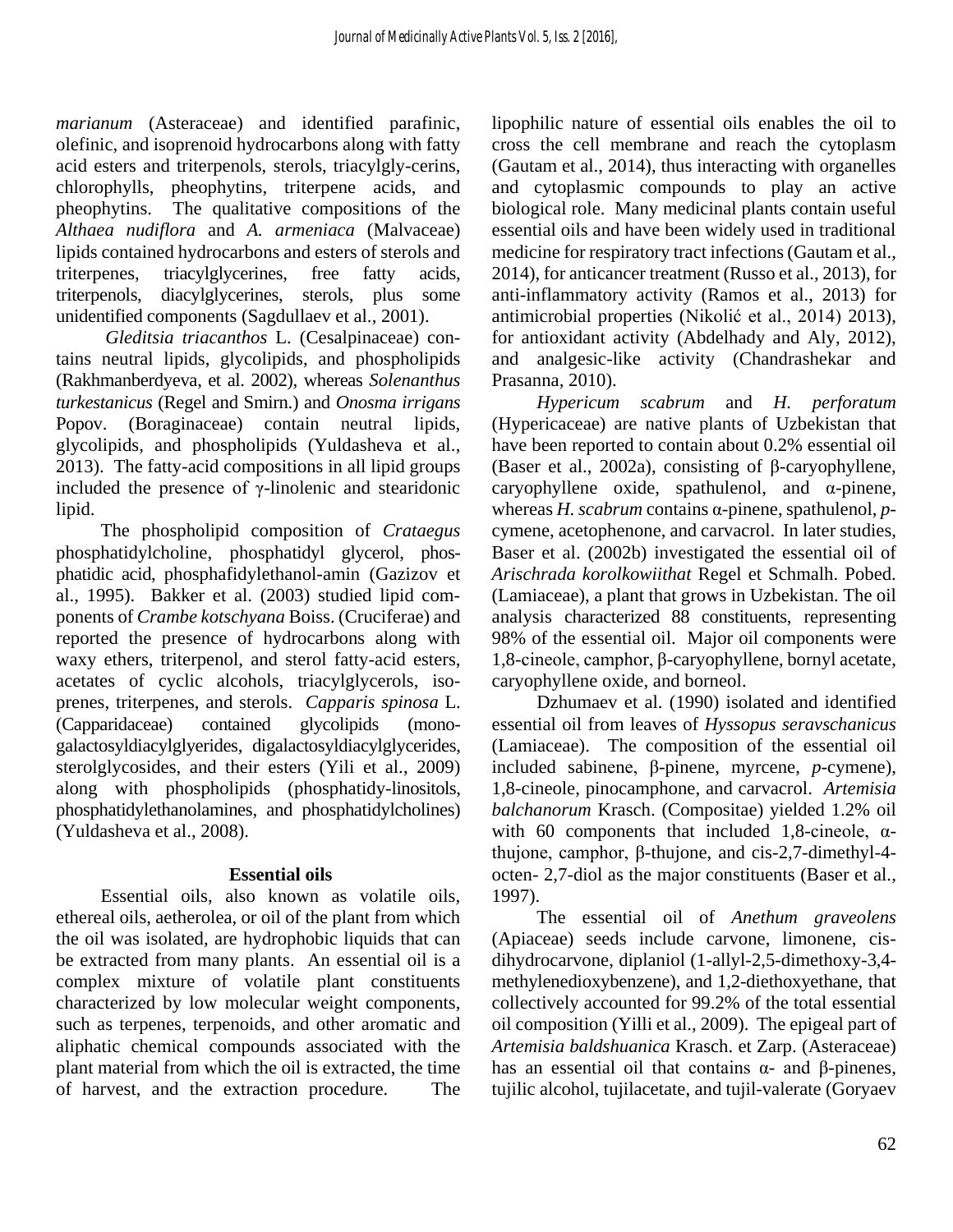et al., 1962). The essential oil of *Origanum tyttanthum* Gontsch (Lamiaceae) contains thymol, carvacrol, ursolic and oleanolic acids, 15 methylhexadecanoic acid, and coumarin substances (Platova, 1972; Baser et al., 1997; Asilbekova et al., 2000). In other studies, several compounds, such as thymol-β-D-glucoside (Passreiter et al., 2004), naringenin (Ohmoto et al., 1997), eryodictiol (Rivero-Cruz et al., 2004), rosmarinic acid (Petersen and Simmonds, 2003) have been identified.

#### **Flavonoids**

Flavonoids, a group of plant secondary metabolites in which the molecular framework is characterized by variable phenolic structures, are widely distributed in plants (Xia et al., 2013). Many flavonoids are known to possess anticancer activity (Kim et al., 2003). The indigenous medicinal plants of Uzbekistan *Thermopsis altherniflora* Rgl. et Schmalh (Fabaceae) contains flavonoids (Faizieva et al., 2003), flavones, isoflavones (Satimov et al., 1977), formononetin, chrysoeriol, apigenin, luteolin, thermopsoside, and cynaroside (Faizieva et al., 2003). Other plants native to Uzbekistan, such as *Vicia subvillosa* L. (Fabaceae), contain flavonoids. including asapigenin, luteolin, quercetin, and cinaroside (Yuldashev, 2005). *Ammothamnus lehmannii* Bunge (Fabaceae) contains ammothamnidin, lehmannin, Iuteolin, cynaroside, quercetin, and isoquercetin (Abdullaev et al., 1983).

Plants of the genus *Scutellaria* L. (Lamiaceae) are rich sources of flavonoids (Malikov and Yuldashev, 2002). For example *S. cordifrons* Juz. and *S. phyllostachya* Juz. contain baikalein, 5,7-dihydroxy-2′-methoxyflavone, and chrysin (Chemesova et al., 1994; Siddikov et al., 2006). *S. immaculate* and *S. ramosissima* contain scutellarin, chrysin, apigenin, apigenin-7-O-glucoside, cynaroside, and pinocembrine (Mamadalieva et al., 2011). Sc*utellaria ocellata* Juz. contains oroxylin A, wogonin, apigenin, cinaroside, baicalin, and wogonoside (Yuldashev and Karimov, 2001). *Scutellaria nepetoides* M. Pop. contains apigenin-7-O-β-D-glucuronide, norwogonoside scutellarin, and flavoneglycoside nepetoside A, and 5,8-dihydroxy-7-Oβ-D-galacturonidopyranosyl flavone (Yuldashev and Karimov, 2001), while *S. phyllostachya* contains chrysin7-O-β-D-methylglucuronide, apigenin-7-O-β-Dglucuronide,baicalein-7-O-β-D-glucopyrano–side, oroxyloside, scutellarein-7-O-β-D-glucoside, apigenin-7-O-β-D-glycoside, norwogonine-7-O-β-Dglycoside, wogoniside (wogonine-7-O-β-D-

glucuronide), luteolin-7-O-β-D-glucuronide (Siddikov et al., 2007).

## **Phenolic compounds**

The phenolic compounds are important secondary metabolites of medicinal plants and show a wide range of pharmacological activities including anticancer, anti-inflammatory (Li et al., 2013), cardiovascular diseases, osteoporosis, diabetes mellitus, and neurodegenerative diseases (Daglia, 2012). In the human diet, the source of these plant constituents is mainly consumed by fruits and beverages, including tea, coffee, and red wine. Abdulladzhanova et al. (2001) studied phenolic compounds of a medicinally important plant, *Euphorbia ferganensis* B. Fedtsch. (Euphorbiaceae), and noted that the plant contains about 9.1% polyphenols in air-dried raw tissue. The polyphenols consisted of nine compounds, namely gallic acid, quercitrin, quercetin, kaempferol-3-O-glucoside, 3-O- .geraniin, 1-O-galloyl-4,6-trihydroxy-3,4,31-trimethoxydiphenoyl-β-D-glucose, 2,3-di-O-galloyl-β-D-glucose, and 1,2,3-tri-O-galloyl-β-D-glucose. *Bergenia hissarica* Boriss. (Saxifragaceae), a rich source of phenolic compounds along with anthraquinones, aloe-emodin, physeion, aloe-emodin8-O-β-glucoside, chrysophanein, and emodin 1-O-β-D-glucopyranoside (Yuldashev, et al., 1993).

Other indigenous medicinally important plants namely *Rhodiola litvinovii* (Crassulaceae) contains *p*tyrosol, salidroside, gallic acid, epigallocatechin-3-Ogallate (Melikuziev et al., 2013), *Geranium saxatile* Kar. (Geraniaceae) contains gallic acid, ellagic acid, quercetin-3-O-glucoside (Siddikov et al., 2011).

#### **Glycosides**

The term glycoside is a generic term for a class of natural products composed of two molecules, a sugar and the aglycone. The sugar molecule is primarily D-glucose, but also can be L-rhamnose and L-fructose. The aglycone can be any natural product,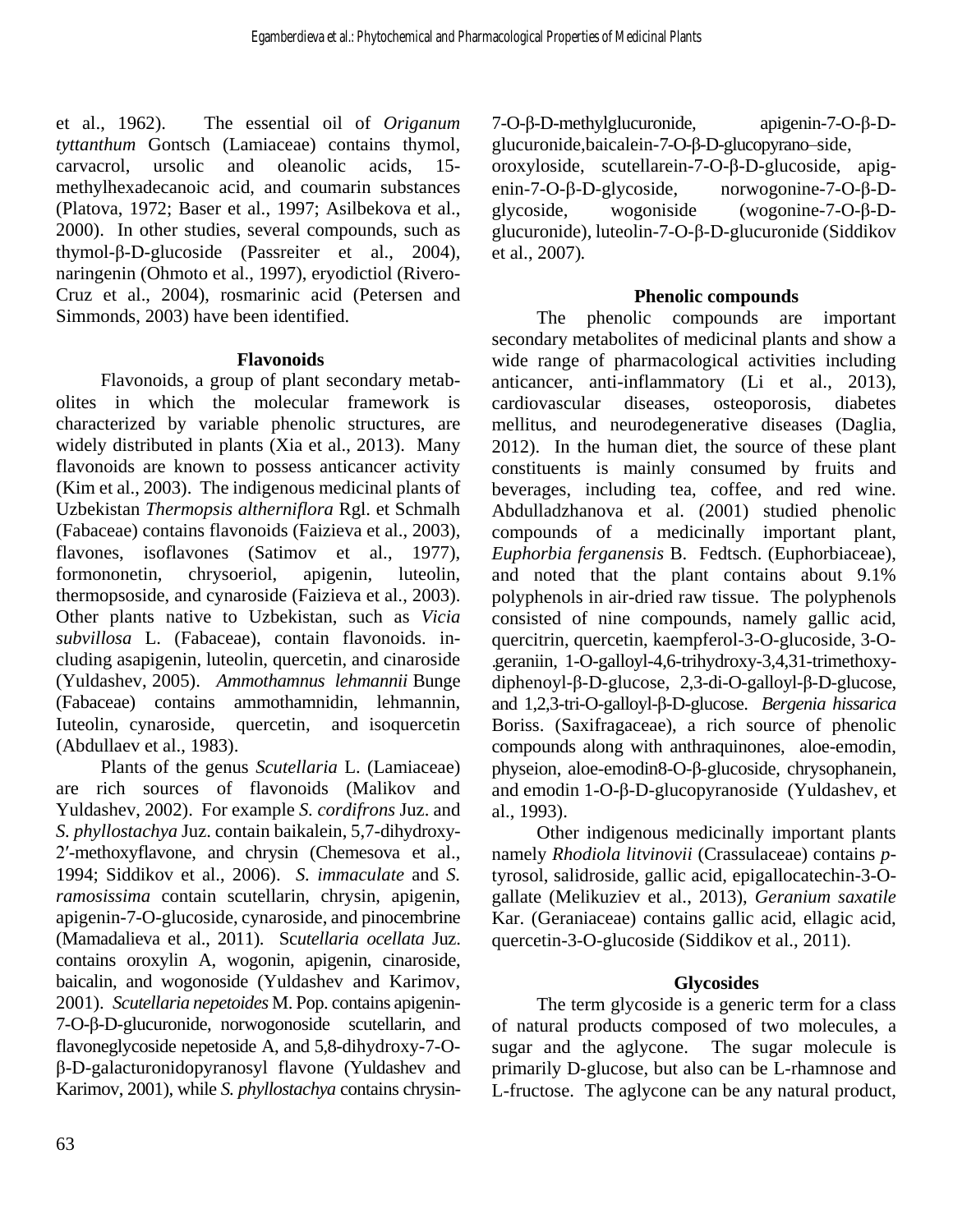such as a flavonoid or a terpene (Tian et al., 2014; Zahmanov et al., 2015).

Glycosides from native plants of Uzbekistan have been investigated in a few reports. In early studies, Takeda et al. (1999) isolated bitter secoiridoid glycosides, olivierosides, gentiopicroside, sweroside,  $69 - O - \beta - D$ -glucosylgentiopicroside, swertiapunimarin, eustomoside, eustomorusside, and septemfidoside from whole plants of *Gentiana olivieri* (Gentianaceae). Takeda et al. (2008) isolated and characterized a new phenolic glucoside, 4-*O*-β-D-glucopyranosylbenzyl-3'-hydroxyl-4'-methoxy-ben-zoate, from the aerial parts of *Origanum tyttanthum* (Lamiaceae). *Astragalus unifoliolatus* Bunge (Fabaceae) contains triterpene glycosides, namely oleanolic acid and cyclounifolioside A (Kucherbaev et al. 2002). *Ferula varia* (Schrenk) Trautv. (Umbelliferae) contains guaiane, eudesmane, and one new germacrane-type sesquiterpene lactone glucosides (Kurimoto et al., 2012).

#### **Other compounds**

Other compounds with a wide range of pharmacological activities have also been sourced from indigenous plants of Uzbekistan. For instance, Takeda et al. (2007) isolated and characterized compounds, such as rosmanol, epirosmanol, carnosol, 12-*O*-methylcarnosic acid, diosmetin, eugenol β-Dglucopyranoside, salidroside, uridine, and (6S,9R) roseoside from the aerial parts of *Perovskia scrophularifolia* (Labiatae). Among those compounds, rosmanol, epirosmanol, carnosol exhibit antioxidant activity (Nakatani and Inatani, 1984; Masuda, 2004). Shikishima et al. (2001a) isolated and characterized several compounds, including phenyl butanoids, stilbene dimers, rhododendrol, epirhododendrin, lindleyin, torachrysone, resveratrol, and physcion from *Rheum maximowiczii* (Polygonaceae). *Ferula sumbul* (Umbelliferae) contains furanocoumarin esters - fesumtuorin A, B, bicoumarin, fesumtuorin C, spirobicoumarins, fesumtuorin D, E, F, G, and H with some of these compounds exhibiting anti-HIV activity and a very weak inhibition of cytokine release (Zhou et al., 2000). Sdykov and Abduazimov (2000) investigated dioxanelignins (DLA) of soap root, *Allochruza paniculata* (Fabaceae), and licorice root, *Glycyrrhiza* 

*glabra* (Caryophyllaceae), and detected cresol, guaiacol, Guaiacyl ethane, Guaiacyl propan-1-ol.

Mukhamatkhanova et al. (2011) investigated the phytochemistry of the epigeal part of *Artemisia baldshuanica* Krasch (Asteraceae) and observed the main constituents were the hydrocarbons 5,5-dimethyl-1-ethyl-1,3-cyclopentadiene, tetratriacontane, and nonacosane; the monoterpenoids 1,8-cineole, αthujone, β-thujone, and camphor; the sesquiterpenoid chrysanthenone; and the sesquiterpene lactone ambrosine. An endemic plant *Scutellaria holosericea* Gontsch ex Juz. (Lamiaceae) contains β-sitosterol, chrysin, 5 hydroxy-7-methoxyflavone, 3, 5-dihydroxy-7-methoxyflavone, apigenin, 7-ketologanin, and chrysin-7-O-βglucoside (Kamoldinov et al., 2012).

*Ajuga turkestanica* (Rgl.) Brig. (Labiatae) is an endemic plant of Uzbekistan and contains a number of effective biologically active compounds, such as phytoecdysteroids and natural glycosides (Mamatkhanov et al., 1998). Abdukadirov et al. (2005) identified ecdysterone, cyasterone, ajugalactone, ajugasterone, α-ecdysone, and turkesterone from *A. turkestanica.* Climati et al. (2012) isolated and identified an active antibacterial diterpene, methyl carnosate, against *Bacillus cereus* from ethanolic extracts of *Salvia officinalis* leaves,

The high diversity of ecdysteroid derivatives in medicinal plants of Uzbekistan has been reported. Saatov et al. (1999) described the distribution of phytoecdysteroids in the family: Laminaceae *(A. turkestanica*); Asteraceae *(Rhaponticum integrifolium*  C.Winkl*., Rhaponticum nanum* Lipsky*, Serratula sogdiana* Bunge*, Serratula algida* lljin); and Caryophyllaceae (*Silene brahuica* Boiss., *S. scabrifolia* Kora., *S. wallichiana* Klotzch, *Meandrium turkestanicum* Rgl. and *Dianthus hoeltzeri* Winkl.).

Studies have shown that *A. turkestanica* has many diverse ecdysteroids, namely ecdysterone, cyasterone, ajugalactone, ajugasterone B, 22-acetylcyasterone, α-ecdysone, ecdysterone 2, 3-mono-acetonide, turkesterone (Saatov et al., 1999). *S. wallichiana*  contains ecdysteroids, namely viticosterone E, 20 hydroxyecdysone-22-benzoate, 2-deoxycdysone-22-benzoate, viticosterone E-22-benzoate, 2-deoxy-20-hydroxyecdysone, 2-deoxyecdysone, 20-hydroxy-ecdy-sone, 3 benzoate-2-deoxy-20-hydroxyecdysone, 22-benzoate-2-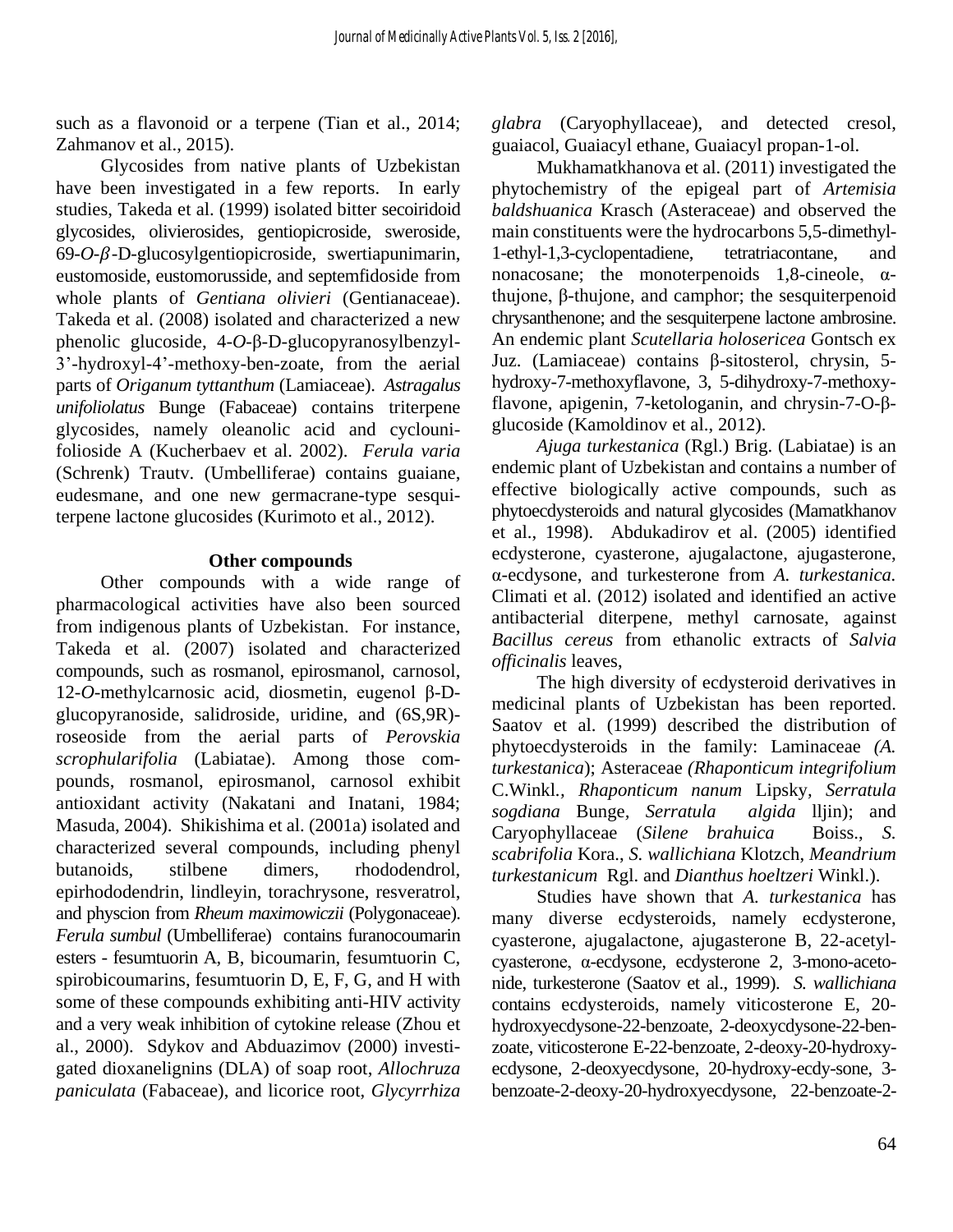deoxy-20-hydroxyecdysone, integristerone and 25-acetate-2-deoxy-20-hydroxyecdysone (Mamadalieva, et al., 2000). Some phytoecdysteroids of *Silene wallichiana* (viticosterone E, 20-hydroxyecdysone-22-benzoate, 2 deoxy-20-hydroxyecdysone, 2-deoxyecdysone, 20-hydroxyecdysone and integristerone A) demonstrated antibacterial and antiproliferative properties (Mamadalieva et al., 2013).

#### **Pharmacological Activities**

Several pharmacological studies have confirmed that medicinal plants exhibit a broad range of biological activities and that plant species can contain a diverse range of bioactive molecules responsible for a collection of pharmacological properties (Polya, 2013). For example, Tada et al. (2002) identified coumarins, terpenoids, and glycosides from the roots of *Prangos pabularia* (Apiaceae)*,* in which constituents exhibited anti-bacterial activity and inhibited release of cytokine.

Flavonoids of *Scutellaria immaculata* and *S. ramosissima* (scutellarin, chrysin, apigenin, apigenin-7-O-glucoside, cynaroside and pinocem-brine) significantly inhibit cell growth against HeLa, HepG-2, and MCF-7 cells, along with antimicrobial activity (Mamadalieva et al., 2011). Plant derived flavonoids, such as quercetin, herbacetin, luteolin, and 4 methoxyscutarellin, are characterized by antiulcer activity (Barnaulov et al., 1982). *A. turkestanica* contains many biological active compounds including ecdysteroids, iridoids (Soatov et al., 1994), and carbohydrates (Abdukadirov et al., 2004) that have anabolic activity and cholagogic action.

*Scutellaria ramosissima* is traditionally used in Uzbekistan folk medicine to treat epilepsy, allergies, inflammations, nervous disorders, and hypertension (Khodjimatov et al., 1995; Parajuli et al., 2009). The plant extract exhibits cytotoxic activity against several cancer cell lines (Mamadalieva et al., 2011). Ethanol extracts of *Geranium saxatile* exhibit antihypoxic properties for acute normobaric and hemic hypoxia (Siddikov et al., 2011). *Perovskia scrophularifolia* has been used for treatment of dermatitis and human intestinal parasites (Takeda et al., 2007).

The flavonoid dictamnine derived from *Haplophyllum leptomerum* exhibits cytotoxic activity

against the human cancer-cell lines HeLa and HCT-116 (Akhmedzhanova et al., 2010), *Arctium lappa* is used in folk medicine for treatment of rheumatism, eczema, ulcers, skin eruptions, and festering wounds (Azizov et al., 2012), *Althaea nudiflora* and *A. armeniaca* are used to treat pneumonia, hemostasis, kidney problems, and as expectorants (Kholmatov and Kosimov, 1994). *Origanum tyttanthum*, which has antimicrobial, hypocholesterolemic, and hypolipidemic activity, is used for treating tuberculosis and human intestinal parasites (Tkachenko et al., 1999; Nuraliyev and Zubaidova, 1994).

*Rheum maximowiczii* is widely used for the treatment of stomach disorders (Shikishima et al., 2001b). The roots of *Ferula varia* have been traditionally used for the treatment of fever and intestinal parasites, and as a mouth rinse (Sakhobiddinov, 1955). *Bergenia hissarica* is used as an astringent, hemostatic, and as an antiphlogistic agent in diseases of the gastro-intestinal tract and in obstetric-gynecological practice (Yuldashev et al., 1993). *Euphorbia ferganensis* is used for treatment of dysentery, diarrhea, and viral infections, including AIDS. Milk thistle *Silybum marianum* has hepatoprotective, antioxidant, and regenerative membraneprotective properties (Minakhmetov et al., 2001).

*Crataegus turkestanica* is used for the treatment of nervous and cardiovascular diseases (Yu et al., 1995), whereas *Helichrysum* sp*.* possess antimicrobial (Guida et al., 1999), anti-inflammatory, antioxidative (Sala et al., 2002), and cytotoxic activity (Bigović et al., 2011). Yagura et al. (2008) has noted that the methanol extract of *H. maracandicum* was the most effective as compared with other plants on transformed somatostatin (SST) signaling cells on SENCAR mouse skin. Satimov et al. (1998) noted that flavonoids isolated from *Thermopsis altherniflora* inhibited the development of hyperlipidemia induced in experimental animals by injections of Triton WR-1339. *G. olivieri*has has been used for treating wounds, diarrhea, common colds, and ease of digestion (Honda, 1999).

Lehmanin (a flavonone) and ammothamnidin (a chalcone) isolated from the endemic plant *Ammothamnus lehmannii*, have demonstrated an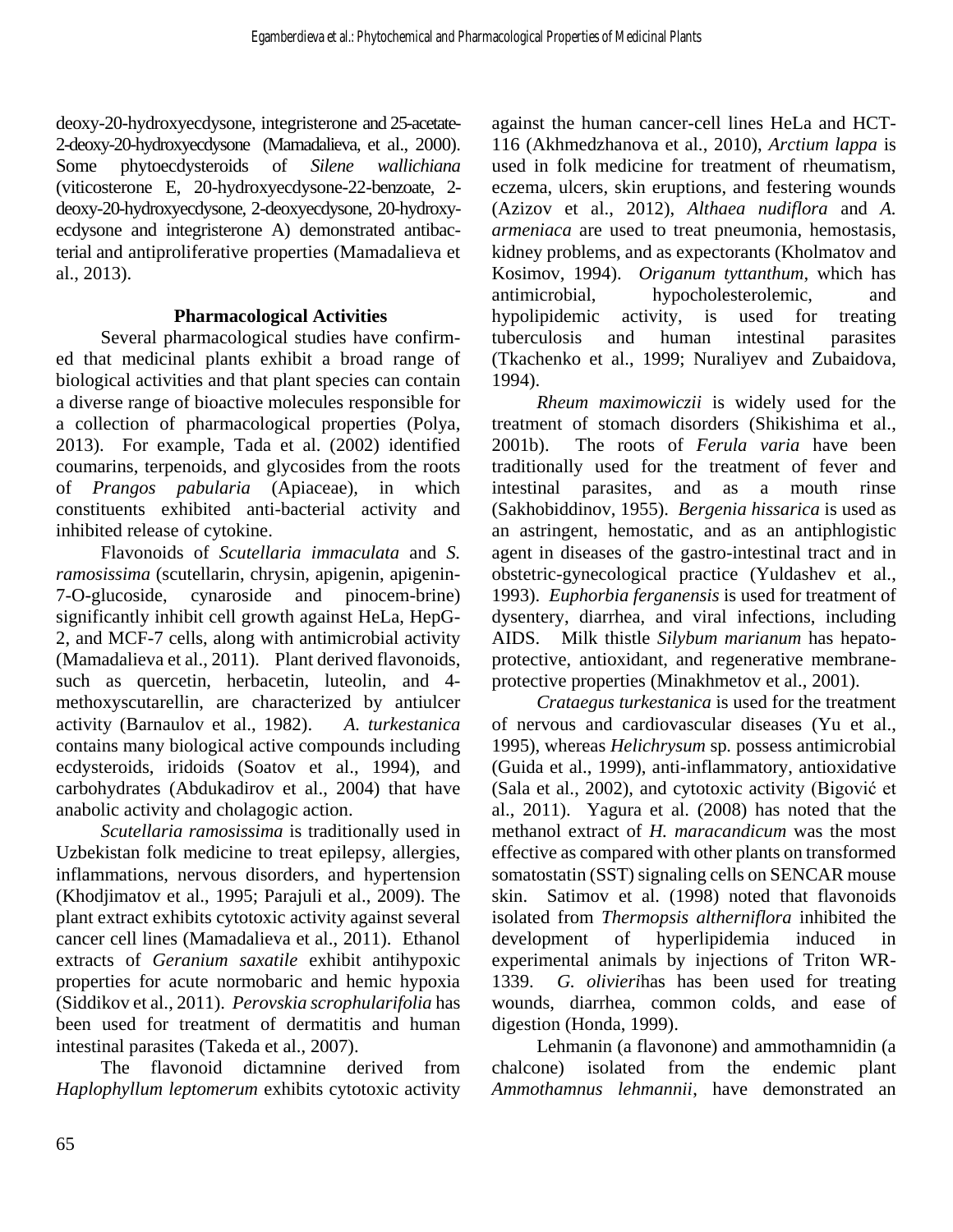ability to increase resistance of the gastric mucosa to neurogenic and toxic-dystrophic lesions (Syrov et al., 2010), thus, suggesting the use of these plant extracts in the treatment of gastric ulcers. *Vicia subvillosa* has a history of use in folk medicine for ascites, paralysis, epilepsy, and flu (Yuldashev, 2005). The essential oils of *Anethum graveolens* have demonstrated antimicrobial activity toward *Candida albicans* and *Staphylococcus aureus* (Yili et al., 2009).

In other studies, several plants of *Silene* genera, namely *S. walchiana, S. viridiflora*, and *S.brahuica*  have shown antibacterial activity against gram positive and gram negative bacterial pathogens (Mamadalieva et al., 2008)

#### **Conclusion**

The medicinal plants of Uzbekistan reported can be considered as a potential source of useful drugs. Structurally diverse compounds isolated and identified from the indigenous plants have demonstrated biological activities.Extracts isolated from medicinal plants of Uzbekistan have been proven to have biological activity by *in vitro* and *in vivo* assays. Many plant extracts exhibit pharmacological activity, including antimicrobial, antioxidant, antiulcer, expectorant, antihemorrhagic, astringent, hemostatic, and antiphlogistic. These extracts are also used for the treatment of dermatitis, intestinal parasites, pneumonia kidney ailments, rheumatism, eczema, ulcers, skin eruptions, wound healing, dysentery, diarrhea, and viral infections, including AIDS. Based on many published reports, indigenous medicinal plants of Uzbekistan would appear to be a promising source of novel drugs and potentially useful new pharmaceuticals. Further investigations of endemic plants of Uzbekistan and their constituents are necessary to fully understand the molecular mechanisms of their action *in vitro* and *in vivo* and to assure the plant extracts are safe for human use.

Table. 1. Pharmaceutical properties of medicinal plants from Uzbekistan.

| Plant species & family                                 | Pharmacological properties<br>& treatments                | Phytochemical constituents                                                                                               | References |
|--------------------------------------------------------|-----------------------------------------------------------|--------------------------------------------------------------------------------------------------------------------------|------------|
| Ajuga turkestanica<br>(Regel) Briq.<br>(Lamiaceae)     | Anabolic activity and<br>cholagogic action                | Ecdysterone, cyasterone,<br>ajugalactone, ajugasterone,<br>α-ecdysone, turkesterone                                      | [4, 5]     |
| Althaea armeniaca<br>Lindl.<br>(Malvaceae)             | Pneumonia,<br>kidney ailments,<br>anti-hemorrhagic agents | Hydrocarbons and esters of sterols,<br>triacylglycerines, free fatty acids,<br>triterpenols, diacylglycerines, & sterols | [39, 89]   |
| Althaea nudiflora<br>Lindl.<br>(Malvaceae)             | Pneumonia,<br>kidney ailments,<br>anti-hemorrhagic agents | Hydrocarbons and esters of sterols,<br>triacylglycerines, free fatty acids,<br>triterpenols, diacylglycerines, & sterols | [39, 89]   |
| Ammothamnus<br>lehmannii<br><b>Burge</b><br>(Fabaceae) | Gastric ulcer disease                                     | Ammothamnidin, lehmannin, iuteolin,<br>cynaroside, quercetin, & isoquercetin                                             | [2, 103]   |
| Amorpha fruticosa<br>(Fabaceae)                        | Antibacterial,<br>heart problems,<br>atherosclerosis      | Glycosides,<br>aglycones, &<br>amorphin                                                                                  | $[38]$     |
| Anethum graveolens<br>(Apiaceae)                       | Antimicrobial<br>activity                                 | Carvone, limonene,<br>cis-dihydrocarvone, diplaniol,<br>& 1,2-diethoxyethane                                             | $[119]$    |
|                                                        |                                                           |                                                                                                                          | continued  |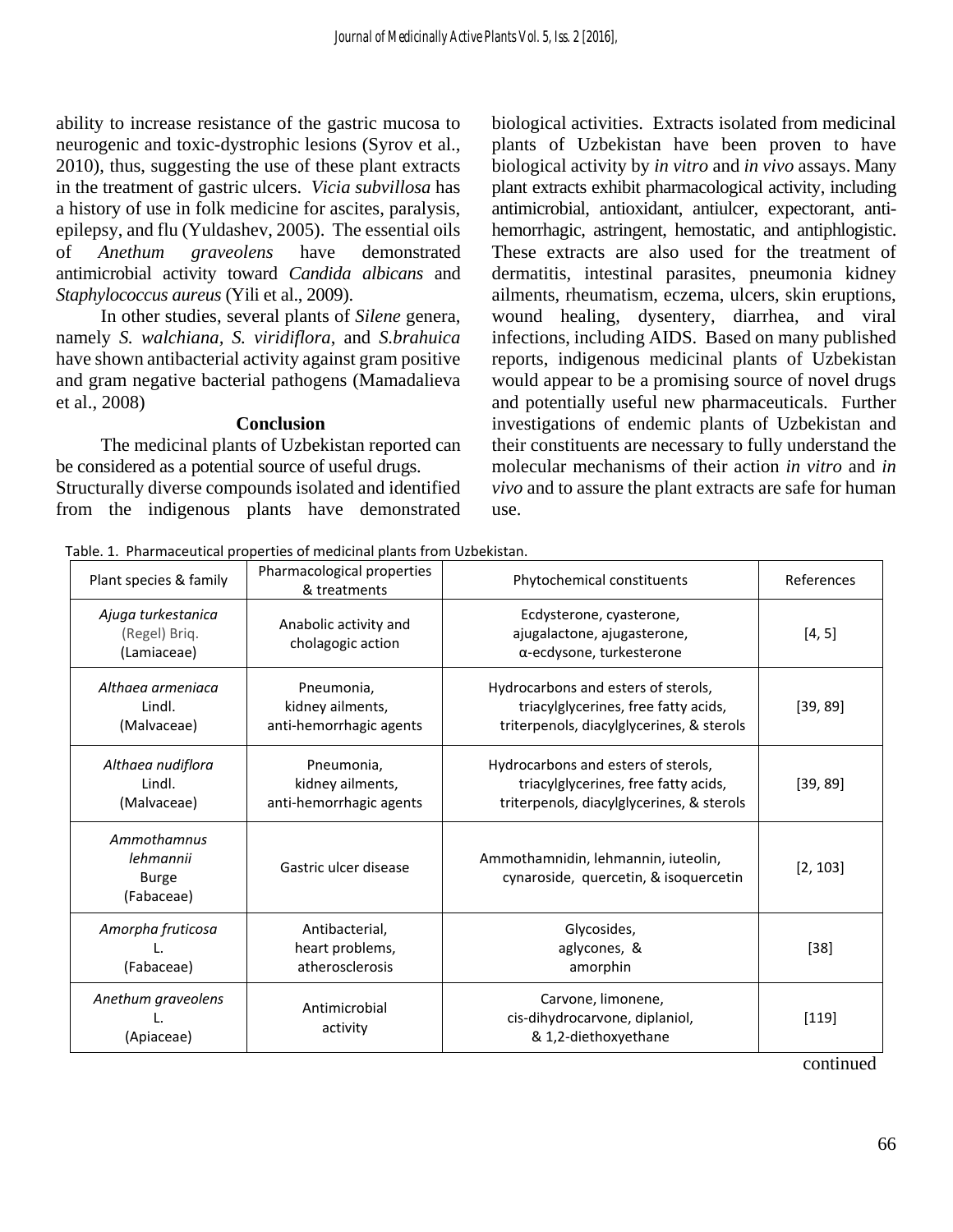#### Table. 1. Pharmaceutical properties of medicinal plants from Uzbekistan (continued).

| <b>Plant species &amp; family</b>                                | <b>Pharmacological properties</b><br>& treatments                                        | <b>Phytochemical constituents</b>                                                                                                                                                    | <b>References</b> |  |
|------------------------------------------------------------------|------------------------------------------------------------------------------------------|--------------------------------------------------------------------------------------------------------------------------------------------------------------------------------------|-------------------|--|
| Arctium lappa<br>L.<br>(Asteraceae)                              | Rheumatism,<br>eczema, ulcers,<br>skin eruptions                                         | Polysaccharide inulin, protein,<br>essential oil, carotenoids, flavonoids, &<br>tanning agents                                                                                       | $[10]$            |  |
| Arischrada korolkowii<br>Regel et Schmalh. Pobed.<br>(Lamiaceae) | Antimicrobial<br>activity                                                                | 1,8-cineole, camphor,<br>β-caryophyllene, bornyl acetate,<br>caryophyllene oxide, & borneol                                                                                          | $[14]$            |  |
| Artemisia baldshuanica<br>Krasch. et Zopr.<br>(Asteraceae)       | Antiplasmodial<br>activity                                                               | $\alpha$ - and $\beta$ -pinenes,<br>thujol alcohol, & thujyl acetate,<br>tetratriacontane, nonacosane, monoterpenoids,<br>1,8-cineole, camphor, sesquiterpenoids<br>& chrysanthenone | $[39]$            |  |
| Arundo donax<br>L.<br>(Poaceae)                                  | Diaphoretic,<br>diuretic, emollient,<br>treatment of dropsy                              | Alkaloids, deoxyvasicinone, arundine, ardine,<br>donaxarine, donaxanine, donaxaridine,<br>donine, arundinine, arundacine, &<br>bufotenine                                            | $[41]$            |  |
| Bergenia hissarica<br>Boriss.<br>(Saxifragaceae)                 | Astringent, hemostatic,<br>antiphlogistic agents                                         | Phenolic compounds, anthraquinones,<br>aloe-emodin, physeion, emodin 8-O-β-glucoside,<br>chrysophanein, &<br>emodin-1-O-β-D-glucopyranoside                                          | $[121]$           |  |
| Capparis spinosa<br>L.<br>(Capparidaceae)                        | Healing wounds, asthma,<br>gastrointestinal<br>diseases, hepatitis                       | Monogalactosyldiacylglycerides,<br>digalactosyldiacylglycerides, & sterolglycosides;<br>Phospholipids, phosphatidylinositols, &<br>phosphatidylethanolamines                         | [38, 39]          |  |
| Convolvulus subhirsutus<br>Regal & Schmalh<br>(Convolvulaceae)   | Gastrointestinal diseases,<br>analgesic, anticonvulsant,<br>asthma,<br>lung tuberculosis | Convolvine,<br>convolamine, convolidine,<br>phyllalbine, phyllalbine N-oxide, nortropine, &<br>conpropine)                                                                           | [30, 38, 39]      |  |
| Crambe kotschyana<br>Boiss.<br>(Brassicaceae)                    | Upper respiratory tract<br>congestion                                                    | Goitrin & goitridin; coumarins,<br>carotene, triterpenol, triacylglycerols,<br>isoprenes, triterpenes, & sterols                                                                     | [11, 72]          |  |
| Crataegus turkestanica<br>Pojaark<br>(Rosaceae)                  | Nervous and cardiovascular<br>diseases                                                   | Phosphatidylinositol, phosphatidylcholine,<br>phosphatidylglycerol, phosphatidic acid,<br>phosphafidylethanolamin                                                                    | [32, 117]         |  |
| Euphorbia ferganensis<br>B. Fedtsch.<br>(Euphorbiaceae)          | Dysentery, diarrhea, and<br>viral infections, including<br><b>AIDS</b>                   | Gallic acid, quercitrin, quercetin,<br>kaempferol-3-O-glucoside,<br>2,3-di-O-galloyl-β-D-glucose, &<br>1,2,3-tri-O-galloyl-β-D glucose)                                              | $[3]$             |  |
| Ferula pallida<br>Korvin<br>(Apiaceae)                           | Antioxidant, skin wounds<br>treatment                                                    | Sesquiterpene phenylpropanoid derivatives,<br>pallidones, &<br>sesquiterpene chromone derivatives                                                                                    | [42, 101]         |  |

continued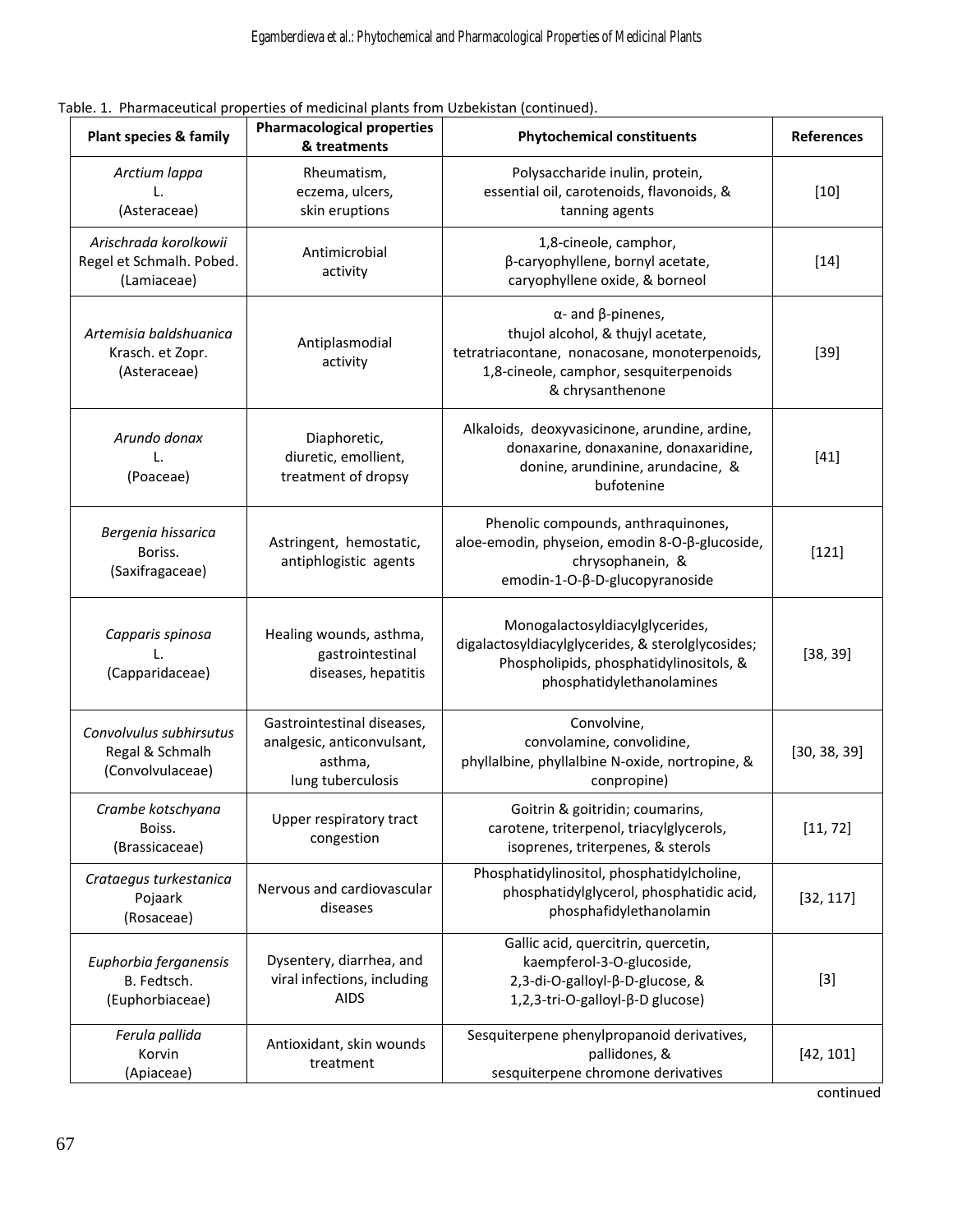|  |  | Table. 1. Pharmaceutical properties of medicinal plants from Uzbekistan (continued). |  |  |  |  |  |
|--|--|--------------------------------------------------------------------------------------|--|--|--|--|--|
|--|--|--------------------------------------------------------------------------------------|--|--|--|--|--|

|                                                             | Pharmacological                                                                 |                                                                                                                                             |                                       |  |
|-------------------------------------------------------------|---------------------------------------------------------------------------------|---------------------------------------------------------------------------------------------------------------------------------------------|---------------------------------------|--|
| <b>Plant species &amp; family</b>                           | properties<br>& treatments                                                      | <b>Phytochemical constituents</b>                                                                                                           | <b>References</b>                     |  |
| Ferula sumbul<br>(Kffm.) Hook, f.<br>(Apiaceae)             | Anti-HIV activity, kidneys<br>disorders,<br>gastric disease                     | Furanocoumarin esters,<br>fesumtuorins, bicoumarin, &<br>spirobicoumarins                                                                   | [39, 126]                             |  |
| Ferula varia<br>(Schrenk) Trautv.<br>(Apiaceae)             | Intestinal parasitosis, as<br>mouth rinse                                       | Eudesmane,<br>guaiane-germacrane-type sesquiterpene lactone<br>glycosides                                                                   | [44, 88]                              |  |
| Geranium saxatile<br>Kar.<br>(Geraniaceae)                  | Antihypoxic for acute<br>normobaric and hemic<br>hypoxia                        | Phenolic compounds (gallic acid, ellagic acid,<br>quercetin-3-O-glucoside)                                                                  | $[99]$                                |  |
| Gleditsia triacanthos<br>Τ.<br>(Cesalpinaceae)              | Spastic colitis, chronic<br>cholecystitis, stomach<br>ulcers, bronchial asthma  | Neutral lipids (triacylglycerides, carotinoids, fatty-<br>acid esters, sterols, diacylglycerides),<br>glycolipids, phospholipids, alkaloids | $[83]$                                |  |
| Glycyrrhiza glabra<br>(Fabaceae)                            | Antiviral, anti-<br>inflammatory, antioxidant                                   | Cresol, guaiacylethane,<br>guaiacylpropan-1-ol,<br>guaiacol                                                                                 | $[50]$                                |  |
| Haplophyllum<br>leptomerum<br>Lincz. et Vved.<br>(Rutaceae) | Cytotoxic activity                                                              | Alkaloids, skimmianine, y-fagarine, leptomerine,<br>acutine, and 2-heptylquinolin-4-one,<br>dictamnine                                      | [8]                                   |  |
| Helichrysum<br>maracandicum<br>M. Pop.<br>(Asteraceae)      | Antiproliferative activity,<br>gall bladder disorders                           | Chalcone glycoside, isosalipurposide, naringenin<br>chalcone                                                                                | $[116]$                               |  |
| Helichrysum sp.<br>Acc.<br>(Asteraceae)                     | Antimicrobial,<br>antiinflammatory,<br>antioxidative                            | Flavonoids, phloroglucinol derivatives and<br>diterpenes                                                                                    | [17, 38, 39]                          |  |
| Hypericum perforatum<br>(Hypericaceae)                      | Anti-inflammatory,<br>antimicrobial, diarrhea                                   | Essential oil, β-caryophyllene, caryophyllene<br>oxide, spathulenol,<br>$\alpha$ -pinene                                                    | [13, 39]                              |  |
| Hyssopus seravschanicus<br>(Dub.) Pazij<br>(Lamiaceae)      | Anti-inflammatory,<br>rheumatism,<br>gastrointestinal                           | Essential oil, sabinene, β-pinene, myrcene,<br>p-cymene, 1,8-cineole, pinocamphone, carvacrol                                               | $[24]$                                |  |
| Nitraria schoberi<br>L.<br>(Zygophyllaceae)                 | Antispasmodic,<br>antineuropathic, anti-<br>arrhythmic agent                    | Schoberine, nitraraine, nitraramine,<br>dehydroschoberine, sibiridine,<br>vasicinone, peganol)                                              | [39, 104]                             |  |
| Origanum tyttanthum<br>Gontsch<br>(Lamiaceae)               | Antimicrobial, intestinal<br>parasites, tuberculosis,<br>hypolipidemic activity | Thymol, carvacrol, ursolic, oleanolic, rosmarinic<br>acids, coumarins, thymol,<br>β-D-glucoside, naringenin, eryodictiol)                   | [15, 17, 68,<br>74, 77 85,<br>108,110 |  |
| Perovskia<br>scrophularifolia Bunge<br>(Lamiaceae)          | Dermatitis, intestinal<br>parasites, antioxidant<br>activity                    | Anthocyanin, coumarins, essential oils, rosmanol,<br>epirosmanol, carnosol, diosmetin, eugenol b-D-<br>glucopyranoside, salidroside         | [59, 67,<br>69, 106)                  |  |

continued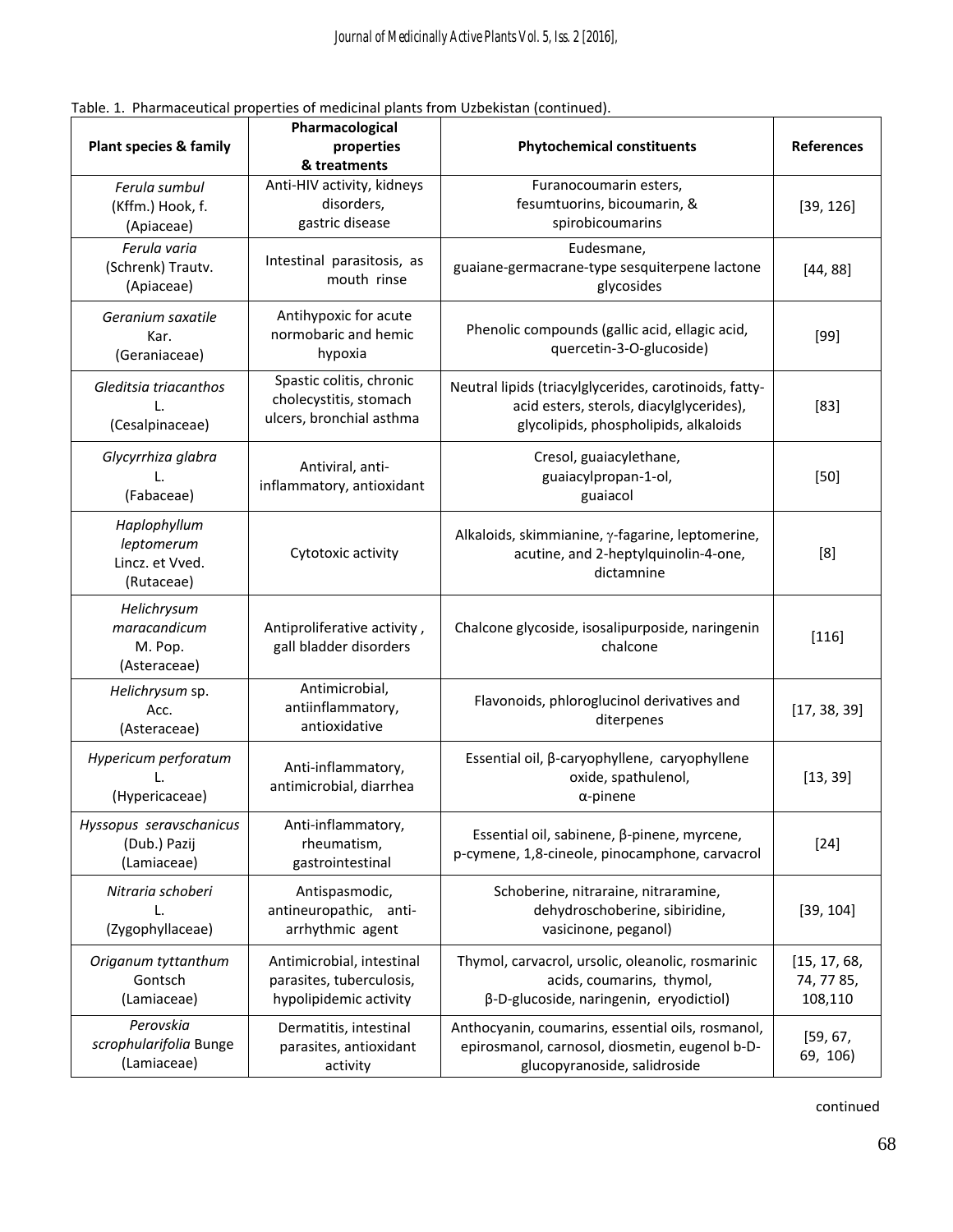| <b>Plant species &amp; family</b>                             | <b>Pharmacological properties</b><br>& treatments                                                             | <b>Phytochemical constituents</b>                                                                                                                        | <b>References</b>    |
|---------------------------------------------------------------|---------------------------------------------------------------------------------------------------------------|----------------------------------------------------------------------------------------------------------------------------------------------------------|----------------------|
| Prangos pabularia<br>Lindl.<br>(Apiaceae)                     | Antibacterial, inhibition of<br>cytokine release                                                              | Coumarins, terpenoids, glycosides,<br>D-pyrone, pabularin A, B, & C                                                                                      | $[105]$              |
| Rhaponticum<br>integrifolium<br>C. Winkl.<br>(Asteraceae)     | Improving of the reparative<br>functions of the organism                                                      | Ecdysteroids (Ecdysterone, Integristerone A,<br>dehydromakisterone A)                                                                                    | $[9]$                |
| Rheum maximowiczii<br>Losins<br>Polygonaceae)                 | Stomach disorders<br>& antioxidant                                                                            | Phenyl butanoids, stilbene dimers,<br>rhododendrol, epirhododendrin, lindleyin,<br>torachrysone, resveratrol                                             | [42, 96]             |
| Rhodiola litvinovii<br>Litvinov<br>(Crassulaceae)             | <b>Treat tiredness</b><br>& neurotic ailments,<br>adaptogenic activity                                        | p-Tyrosol, salidroside, gallic acid,<br>epigallocatechin-3-O-gallate)                                                                                    | [60]                 |
| Scutellaria ramosissima<br>Popov<br>(Lamiaceae)               | Epilepsy, allergy,<br>inflammations, nervous<br>disorders, hypertension,<br>cytotoxic activity                | Scutellarin, chrysin, apigenin,<br>apigenin-7-O-glucoside,<br>cymaroside and pinocembrine), lipids<br>(glycolipids, neutral lipids, phospholipids)       | [19, 38,<br>76, 115] |
| Serratula sogdiana<br><b>Bunge</b><br>(Asteraceae)            | Heal wounds, liver diseases                                                                                   | Ecdysteroids (ecdysterone, viticosterone E,<br>viticosterone E, sogdysterone)                                                                            | $[87]$               |
| Silene brahuica Boiss.<br>(Caryophyllaceae)                   | Stress-protective effects                                                                                     | Ecdysteroids:<br>(viticosterone E, polypodine B, ecdysterone,<br>integristerone A, sileneoside A,<br>α-ecdysone-22-sulfate)                              | [47, 87]             |
| Silene wallichiana<br>Klotzch<br>(Caryophyllaceae)            | Anabolic<br>adaptogenic, tonic,<br>antioxidant, antimicrobial                                                 | Viticosterone E, viticosterone E22-O-benzoate,<br>20-hydroxyecdysone-22-benzoate,<br>20-hydroxyecdysone 2-deoxy-20-hydroxyecdysone<br>2-deoxyecdysone,   | [47, 48]             |
| Silybum marianum<br>(L.) Gaertn.<br>(Asteraceae)              | Hepatitis,<br>gastrointestinal disorders,<br>anti-inflammatory,<br>antioxidant, &<br>anti-metastatic activity | Parafinic, olefinic, and isoprenoid hydrocarbons,<br>fatty acid esters with triterpenols and sterols,<br>triacylglycerins, triterpene acids, pheophytins | $[65]$               |
| Thermopsis<br>altherniflora<br>Rgl. et Schmalh.<br>(Fabaceae) | Hypolipidemic, antisclerotic<br>activity                                                                      | Flavones and isoflavones,<br>formononetin, chrysoeriol, apigenin, luteolin,<br>thermopsoside, cynaroside),                                               | $[28]$               |
| Ungernia victoris<br>Vved<br>(Amaryllidaceae)                 | Bronchitis, ulcers,<br>poliomyelitis, neurological<br>diseases                                                | Galanthamine, narwedine, lycorine, ungerine,<br>ungeridine, hippeastrine, haemanthidine,<br>tazettine, & nortazettine                                    | [16, 38, 50]         |
| Vicia subvillosa<br>(Fabaceae)                                | Ascites, paralysis,<br>epilepsy, flu                                                                          | Flavanoids (apigenin, luteolin,<br>quercetin, cinaroside)                                                                                                | $[120]$              |

| Table 1. Pharmaceutical properties of medicinal plants from Uzbekistan (continued). |  |  |  |
|-------------------------------------------------------------------------------------|--|--|--|
|                                                                                     |  |  |  |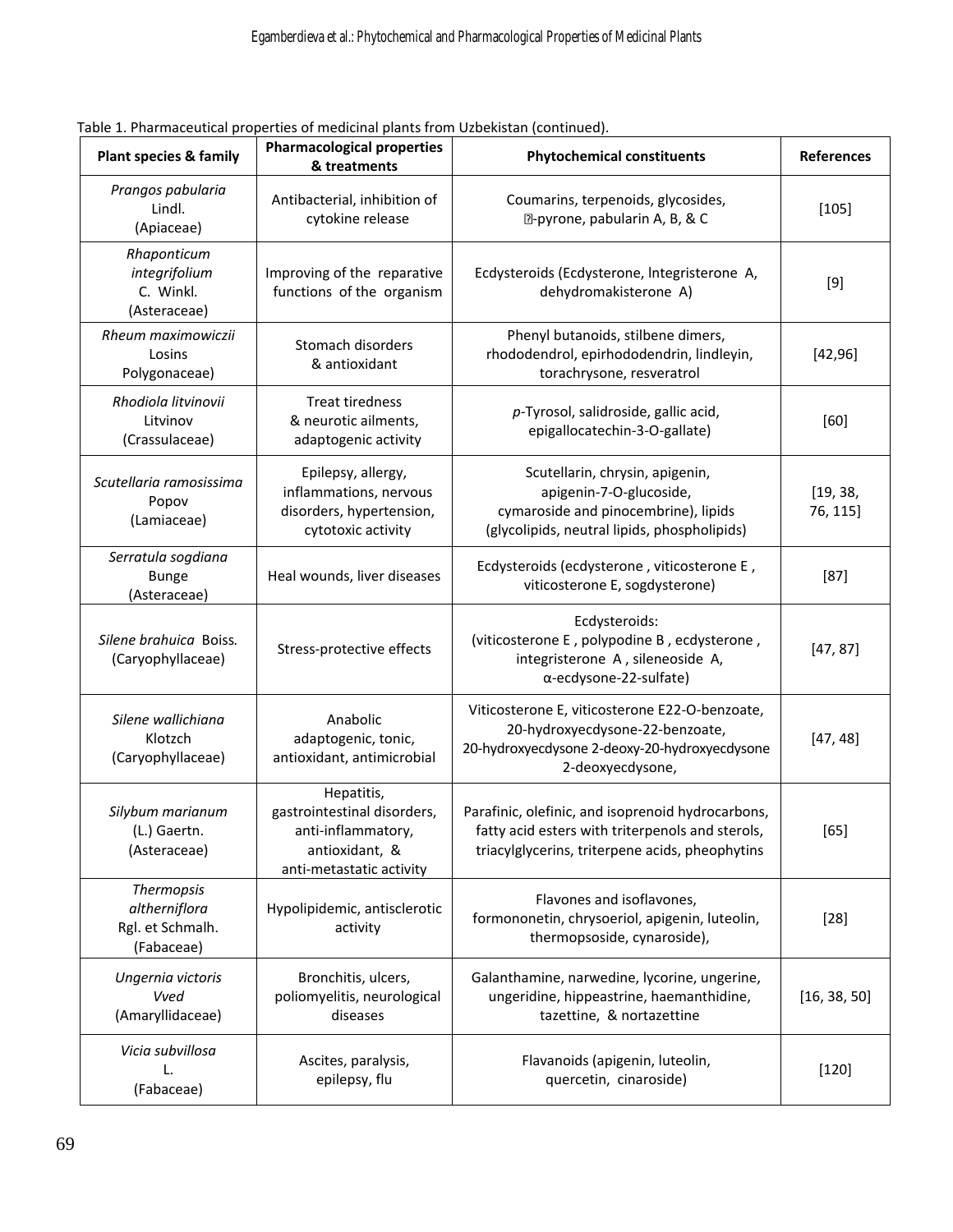## **References**

- 1. Abdelhady, M.I. and A.H. Aly. 2012. Antioxidant antimicrobial activities of callistemon comboynensis essential oil. Free Radicals Antioxidants 2(1):37-41.
- 2. Abdulladzhanova, N.G., S.M. Mavlyanov, and D.N. Dalimov. 2001. Phenolic compounds of *Euphorbia ferganensis* B. Fedtsch. Chem. Natural Comp. 37(2):193-194.
- 3. Abdukadirov, I.T., M.R. Yakubova, Kh.R. Nuriddinov, A.U. Mamatkhanov, and M.T. Turakhozhaev. 2005. Ecdysterone and turkesterone in *Ajuga turkestanica* determined by HPLC. Chem. Natural Comp. 41(4):475-476.
- 4. Abdukadirov, I.T., M.A. Khodzhaeva, M.T.Turakhozhaev, and A.U. Mamatkhanov. 2004. Carbohydrates from *Ajuga turkestanica*. Chem. Nat. Comp. 40(1):85-86.
- 5. Abdullaev, Sh.V., A.Sattikulov, E.Kh. Batirov, Y.V. Kurbatov, and V.M. Malikov. 1983. Flavonoids of *Ammothamnus lehmannii*. Chem. Natural Comp. 19*(*1):100.
- 6. Akhmedzhanova, V.I., L. Angenot, and R.Sh. Shakirov. 2010. Alkaloids from *Haplophyllum leptomerum.* Chem. Nat. Comp. 46(3):502-503.
- 7. Aripov , Kh. N. 1995. The chemistry of plant substances in Uzebekistan. Chemistry of Natural Products 31(1):1-3.
- 8. Aripov, K.N., 1995. The chemistry of plant substances in Uzbekistan. Chem. Nat. Comp. 31:2-15.
- 9. Asilbekova, D.T., A.I. Glishenkova, N. Azcan, T. Ozek, and K.H.C. Baser. 2000. Lipids of *Origanum tyttanthum*. Chem. Natural Comp. 36:124-127.
- 10. Azizov, U.M., U.A. Khadzhieva, D.A. Rakhimov, L.G. Mezhlumyan, and S.L. Salikhov. 2012. Chemical composition of dry extract of *Arctium lappa* roots. Chem. Nat. Comp. 47(6):1038- 1039.
- 11. Bakker, E.C., A.J. Ghys, A.D. Kester, J.S. Vles, J.S. Dubas, C.E. Blanco, and G. Hornstra. 2003. Long-chain polyunsaturated fatty acids at birth and cognitive function at 7 y of age. Eur. J. Clinical Nutr. 57(1):54-57.
- 12. Barnaulov, O.D., O.A. Manicheva, G.G. Zapesochnaya, V.L. Shelyuto, and V.I. Glyzin. 1982. Effect of some flavonoids on the ulcerogenic activity of reserpine in mice, Khim.- Farm. Zh. 16(3):300-303.
- 13. Baser, K.H.C., B. Demircakmak, Kh.R. Nuriddinov, A.M. Nigumatullaev, and Kh.N. Aripov. 1997. Composition of the essential oil of *Origanum tyttanthum* Gontsch. from Uzbekistan. J Essent. Oil Res. 9:611-612.
- 14. Baser, K.H.C., H.R. Nuriddinov, T. Ozek, B. Demirci, N. Azcan, and A.M. Nigmatullaev. 2002. Essential oil of *Arischrada korolkowii* from the Chatkal Mountains of Uzbekistan. Chem. Natural Comp. 38(1):51-53.
- 15. Baser, K.H.C., T. Ozek, H.R. Nuriddinov, and A.B. Demirci. 2002. Essential oils of two *Hypericum* species from Uzbekistan. Chem. Natural Comp. 38(1):54-57.
- 16. Berkov, S., I. Georgieva, V. Kondakova, A. Atanassov, F. Viladomat, J. Bastida, and C. Codina. 2009. Plant sources of galanthamine: PhytochemIcal and biotechnological aspects. Biotechnol Biotechnol. Eq. 23(2):1170-1176.
- 17. Bigović, D., K. Savikin, T. Janković, N. Menković, G. Zdunić, T. Stanojković, and Z. Djurić. 2011. Antiradical and cytotoxic activity of different *Helichrysum plicatum* flower extracts. Nat. Prod. Commun. 6(6):819-822.
- 18. Chandrashekar, K.S. and K.S. Prasanna. 2010. Analgesic and anti-inflammatory activities of the essential oil from *Cymbopogon flexuosus*. Pharmacognosy J. 2(14):23-25.
- 19. Chemesova, L.L., M. Iinuma, A.L. Budantsev, and B.O. Anokhina. 1994. Flavonoids of *Scutellaria oxystegia* Juz. Rastit. Resur. 30:78.
- 20. Climati, E., F. Mastrogiovanni, M. Valeri, L. Salvini, C. Bonechi, N.Z. Mamadalieva, D. Egamberdieva, A.R. Taddei, and A. Tiezzi. 2012. Methyl carnosate, an antibacterial diterpene isolated from *Salvia officinalis* Leaves. Natural Product Comm. 8(4):429-430.
- 21. Cousins, D. and M.A. Huffman. 2002. Medicinal properties in the diet of gorillas—an ethnopharmacological evaluation. African Study Monographs 23:65-68.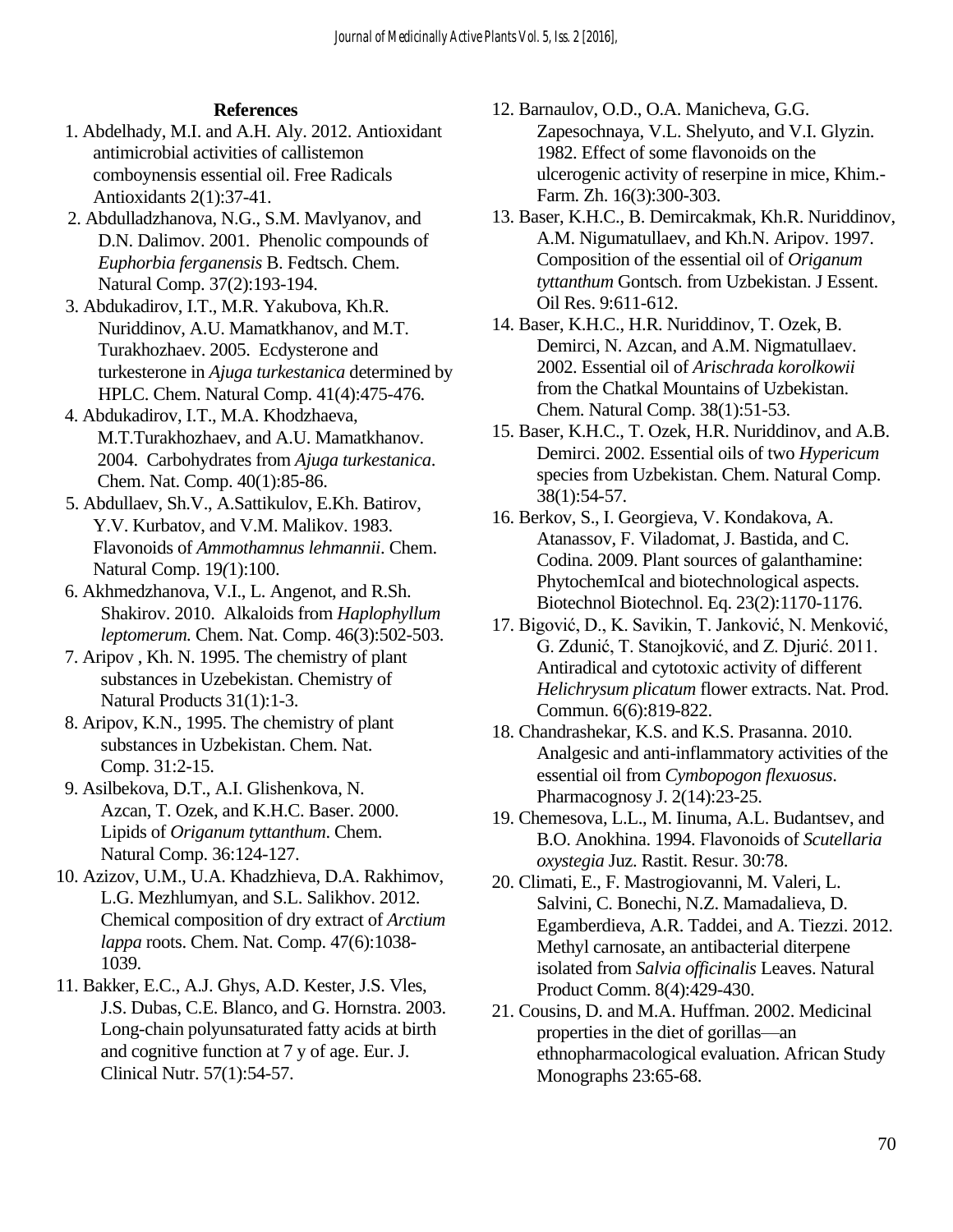- 22. Cushnie, T.P.T., B. Cushnie, and A.J. Lamb. 2014. Alkaloids: an overview of their antibacterial, antibiotic-enhancing andantivirulence activities. Int. J. Antim. Agents 44(5):377-386.
- 23. Daglia, M. 2012. Polyphenols as antimicrobial agents. Current Opinion Biotechnology, 23:174- 181.
- 24. Dzhumaev, Kh.K., I.G. Zenkevich, K.G. Tkachenko, and I.A. Tsiburskaya. 1990. Essential oil of the leaves of *Hyssopus seravschanicus* from south Uzbekistan. Chem. Natural Comp. 1:123-125.
- 25. Edeoga, H.O., D.E. Okwu, and B.O. Mbaebie, 2005. Phytochemical constituents of some Nigerian medicinal plants. Afr. J. Biotech. 4(7):685-688
- 26. Egamberdieva, D., N. Mamadalieva, O. Khodjimatov, and A. Tiezzi. 2013. Medicinal plants from Chatkal Biosphere Reserve used for folk medicine in Uzbekistan. Med. Aromatic Plant Science Biotech. 7(1):56-64.
- 27. Ersöz, T., I. Çalis, J. Carcia, and A.J. Chulia. 1991. Constituents of *Gentiana olivieri.* Fitoterapia 62:184-185.
- 28. Faizieva, S.K., Z.A. Khushbaktova, and V.N. Syrov. 2003. A total flavonoid extract from *Thermopsis altherniflora:* Development of the production technology, creation of a medicinal preparation, and evaluation of hypolipidemic activity. Pharm. Chem. J. 37(4):42-44.
- 29. Firn, R., 2010. *Nature's Chemicals: The Natural Products that Shaped Our World.* Oxford University Press, Oxford.
- 30. Gapparov, A.M. and S.F. Aripova. 2011. Alkaloids from the aerial part and roots of Convolvulus pseudocanthabrica indigenous to Uzbekistan. Chem. Nat. Comp. 47:673-674.
- 31. Gapparov, A.M., N.A. Razzakov, and S.F. Aripova. 2007. Alkaloids of *Convolvulus subhirsutus* from Uzbekistan. Chem. Nat. Comp. 43(3):291.
- 32. Gautam, N., A.K. Mantha, and S. Mittal. 2014. Essential oils and their constituents as anticancer agents: A mechanistic view. BioMed Research International 2014 (2014): Article 154106, 23 p.
- 33. Gazizov, F.Yu. and A.I. Glushenkova. 1995. Phospholipids of the pericarp of *Crataegus turkestanica.* Chem. Nat. Comp. 31(4):456-466.
- 34. Goryaev, M.I., V.S. Bazalitskaya, and P.P. Polyakov. 1962. Chemical Composition of Sages. Izd. Akad. Nauk Kaz. SSR, Alma-Ata, 71 p.
- 35. Guida, M., P. Casoria, C. Guarino, and G. Melluso. 1999. Preliminary report on antimicrobial activity of *Helichrysum litoreum* Guss. Boll. Chim. Farm. 138(7):369-373.
- 36. Honda, G. A., 1999. Report on traditional medicine of turkic people. Kyoto University, Kyoto, 53-74.
- 37. Kamoldinov, K.S., K.A. Eshbakova, and K.M. Bobakulov. 2012. Constituents of *Scutellaria holosericea.* Chem. Natural Comp. 48(5):889- 890.
- 38. Khodjimatov, K., G.S. Aprasidi, and A.K. Khodjimatov. 1995. Wild growing medicinal plants of Central Asia. Abu Ali ibn Sino, Tashkent, 112 pp (in Russian)
- 39. Kholmatov, Kh.Kh. and A.I. Kosimov. 1994. Medicinal Plants. Tashkent: Izd-vo Ibn-Sina, 298 p.
- 40. Khuzhaev, V.U. 2004. Alkaloids of the flora of Uzbekistan, *Arundo donax.* Chem. Nat. Comp. 40(2):160-162.
- 41. Khuzhaev, V.U. 2004. Alkaloids of *Arundo donax*. XVIII. Nitrogenous bases in flowers of cultivars. Chemistry of Natural Compounds 40(5):516-517.
- 42. Kim, D.O., O.K. Chun, Y.J. Kim, H.Y. Moon, and C.Y. Lee. 2003. Quantification of polyphenolics and their antioxidant capacity in fresh plums. J. Agric. Food Chem. 516:509-6515.
- 43. Kogure, K., I. Yamauchi, A. Tokumura, K. Kondou, N. Tanaka, and Y. Takaishi. 2004. Novel antioxidants isolated from plants of the genera *Ferula*, *Inula*, *Prangos* and *Rheum*  collected in Uzbekistan. Phytomed. 11:645-665.
- 44. Kucherbaev, K.J., K.K. Uteniyazov, V.V. Kachala, Z. Saatov, and A.S. Shashkov. 2002. Triterpene glycosides from plants of the *Astragalus* genus - structure of cyclounifolioside a from *Astragalus unifoliolatus*. Chem. Natural Comp. 38(2):175-178.
- 45. Kurimoto, S., K. Suzuki, M. Okasaka, Y. Kashiwada, O.K. Kodzhimatov, and Y. Takaishi. 2012. New sesquiterpene lactone glucosides from the roots of *Ferula varia*. Phytochemistry Letters 5:729-733.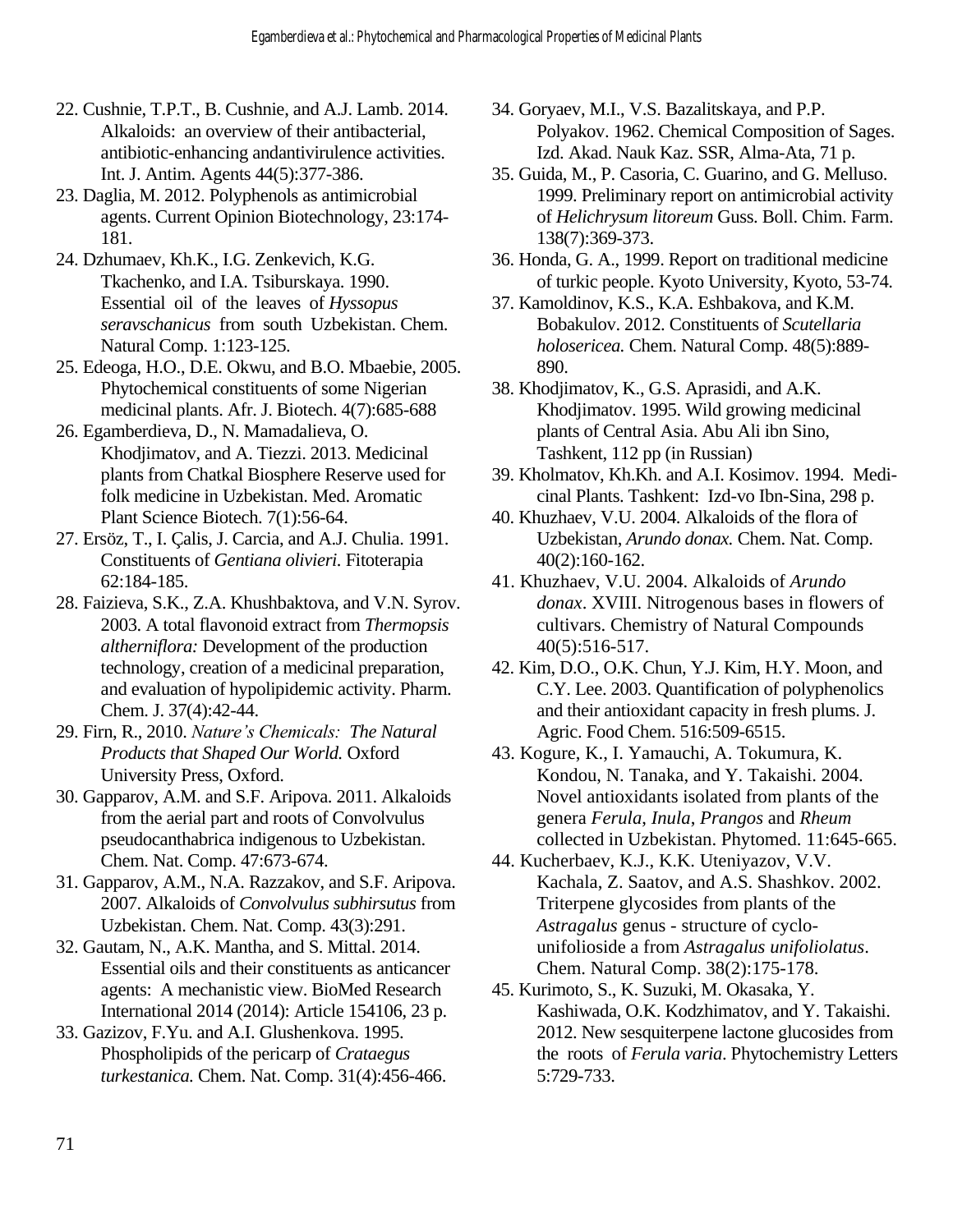- 46. Li, S., S.K. Li, R.Y. Gan, F.L. Song, L. Kuang, and H.B. Li. 2013. Antioxidant capacities and total phenolic contents of infusions from 223 medicinal plants. Industrial Crops Products 51:289-298.
- 47. Madziga, H.A., S. Sanni, and U.K. Sandabe. 2010. Phytochemical and elemental analysis of *Acalypha wilkesiana* leaf. J. Amer. Sci. 6(11):510-514.
- 48. Malikov, V.M. and M.P. Yuldashev. 2002. Phenolic compounds of plants of the *Scutellaria* genus. Distribution, structure, and properties. Chem. Natural Comp. 38(5): 473-519.
- 49. Malikova, M.Kh. and R.K. Rakhmanberdyeva. 2013. Pectinic substances from leaves of *Ungernia victoris*. Chem. Nat. Comp. 49(4):596- 598.
- 50. Mamadalieva, N., D. Egamberdieva, and A. Tiezzi. 2013. *In Vitro* Biological Activities of the Components from *Silene wallichiana.* Med. Aromatic Plant Science Biotech. 7(1):1-6.
- 51. Mamadalieva, N.Z., M.Z. El-Readi, F. Hermann, A. Tahrani, R. Hamoud, S.S. Azimova, D. Egamberdieva, and M. Wink. 2011. Flavonoids in *Scutellaria immaculata* and *S. ramosissima* and their biological activities*.* J. Pharm. Pharm. 63(10):1346-1357.
- 52. Mamadalieva, N. Z., N.Sh. Ramazanov, L.N. Dinan, and Z. Saatov. 2000. Phytoecdysteroids of plants of the *Silene* genus. 2-Dehydroxyecdysterone-3- O-benzoate from *Silene wallichiana*. Chem. Nat. Comp. 36:513-515.
- 53. Mamadalieva, N., V. Syrov, D. Egamberdieva, and V. Edwards Jones. 2008. Phytoecdysteroids from *Silene viridiflora* and their actoprotective, adaptogenic and antimicrobial activity. Abstract. FEBS J. 275(1):457.
- 54. Mamatkhanov, A.U., M.R. Yakubova, and V.N. Syrov. 1998. Isolation of turkesterone from the epigeal part of *Ajuga turkestanica* and its anabolic activity. Chem. Natural Comp. 34:150-154
- 55. Mamedov, N. and L. Craker. 2001. Medicinal plants used for treatment of bronchial asthma in Russia and Central Asia, J. Herbs, Spices & Med. Plants 8(2/3):91-117.
- 56. Mamedov, N., Z. Gardner, and L. Craker. 2004. Medicinal plants used in Russia and Central Asia for the treatment of selected skin conditions. J. Herbs, Spices & Med. Plants 11:191-222.
- 57. Manosroi, A., H. Akazawa, T. Akihisa, T. Jantrawut, T. Kitdamrongtham, W. Manosroi, and J. Manosroi. 2014. In vitro anti-proliferative activity on colon cancer cell line (HT-29) of Thai medicinal plants selected from Thai/Lanna medicinal plant recipe database "MANOSROI III". J. Ethnophar. 161:11-17
- 58. Martinez, M.J.A., R.M. Lazaro, L.M.B. del Olmo, and P.B. Benito. 2008. Anti-infectious activity in the Anthemideae tribe. Studies in Natural Products Chem. 35:445-516.
- 59. Masuda, T. 2004. Antioxidant mechanism of the potent diterpenoid antioxidants found in sage and rosemary. Food Ingredients J. 209:858-865.
- 60. McChesney, J.D., S.K. Venkataraman, and J.T. Henri. 2007. Plant natural products: Back to the future or into extinction? Phytochem. 68:2015- 2022.
- 61. Melikuziev, F.A., S.Z. Nishanbaev, K.K. Turgunov, and Kh.M. Bobakulov. 2013. Phenolic compounds from roots of *Rhodiola litvinovii*. Chem. Natural Comp. 49(2):349-350.
- 62. Minakhmetov, R.A., L.A. Onuchak, V.A. Kurkin, E.V. Avdeeva, and A.V. Volotsueva. 2001. Analysis of flavonoids in *Silybum marianum* Fruit by HPLC. Chem. Nat. Comp. 37(4):318-321.
- 63. Mirzaeva, N.U., T.V. Chernenko, S.D. Gusakova, and Sh. Sagdullaev. 2011. Lipids and flavolignans from *Silybum marianum*. Chem. Nat. Comp. 47(3).
- 64. Mukhamatkhanova, R.F., I.D. Shamyanov, S.Kh. Zakirov, B. Tashkhodzhaev, M.G. Levkovich, and N.D. Abdullaev. 2011. A new melampolide and other secondary metabolites from *Artemisia baldshuanica.* Chem. Natural Comp. 47(5):726- 730.
- 65. Mulaudzi, R.B., A.R. Ndhlala, M.G. Kulkarni, J.F. Finnie, and J. Van Staden. 2013. Antiinflammatory and mutagenic evaluation of medicinal plants used by Venda people against venereal and related diseases. J. Ethnophar. 146(1):173-179.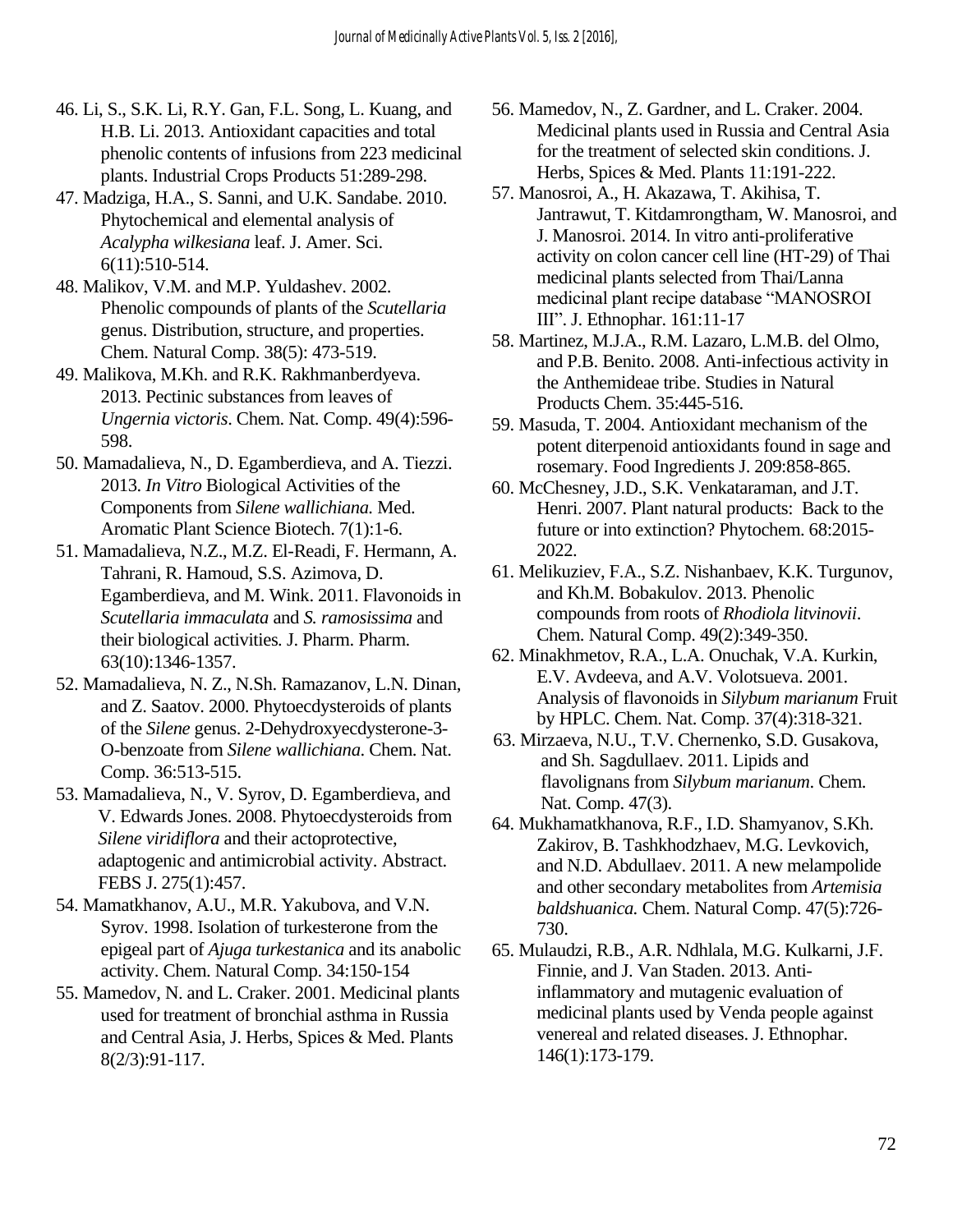- 66. Nakatani, N. and R. Inatani. 1984. Two antioxidative diterpenes from rosemary (*Rosmarinus officinalis* L.) and a revised structure for rosmanol. Agric Biol Chem. 48:2081-2085.
- 67. National Biodiversity Strategy Committee. Republic of Uzbekistan, 1998. Biodiversity Conservation, national Strategy and Action Plan, Tashkent.
- 68. Nikolić, M., K.K. Jovanović, T. Marković, D. Marković, N. Gligorijević, S.Radulović, and M. Soković. 2014. Chemical composition, antimicrobial, and cytotoxic properties of five Lamiaceae essential oils. Industrial Crops Products 61:225-232.
- 69. Nikonov, G.K., I.E. Ermatov, and S.B. Davidyants. 1965. Coumarin and its derivatives in plant of Tadzhikistan. Dokl. Akad. Nauk Tadzh. SSR, 8(10):22.
- 70. Nuraliyev, Y.N. and T.M. Zubaidova. 1994. Hypocholesterinemic and hypolipidemic effects of ether oil of *Origanum tyttanthum* Gontsch. Khimiko-Farm Zh, 28:63-64.
- 71. Nuriddinov, K.R., K.K. Khodzimatov, K.N. Aripov, T. Ozek, B. Demirchakmak, and K.H.C. Basher. 1997. Essential oil of *Perovskia scrophularifolia*. Chem. Nat. Comp. 33:299-300.
- 72. Ohmoto, T., K. Kanatani, and K. Yamaguchi. 1987. Constituents of pollen. XIII. Constituents of *Cedrus deodar* Loud. (2). Chem. Pharm. Bull. 35:229-234
- 73. Okhunov, I.I., M.G. Levkovich, N.D. Abdullaev, V.U. Khuzhaev, and S.F. Aripov. 2011. Alkaloids from *Crambe kotschyana* endemic to Uzbekistan. Chem. Nat. Comp. 47(3):487-489.
- 74. Palombo, E.A. 2006. Phytochemicals from traditional medicinal plants used in the treatment of diarrhoea: Modes of action and effects on intestinal function. Phytother. Res. 20(9):717- 724.
- 75. Parajuli, P., N. Joshee, A.M. Rimando, S. Mittal, and A.K.Yadav. 2009. *In vitro* antitumor mechanisms of various *Scutellaria* extracts and constituent flavonoids. Planta Med. 75(1):41-48.
- 76. Passreiter, C.M., J. Wilson, R. Andersen, and M.B. Isman. 2004. Metabolism of thymol and transanethole in larvae of *Spodoptera litura* and

*Trichoplusia Ni* (Lipidoptera: Noctuidae). J. Agric. Food Chem*.* 52:2549-2551.

- 77. Platova, T.P. 1972. Coumarin substances in some plants of the Labiatae family growing in Uzbekistan. Medicinal J. Uzbekistan, 16-17.
- 78. Polya, G. 2013. *Biochemical targets of plant bioactive compounds: A pharmacological reference guide to sites of action and biological effects*. CRC Press, 860 pp.
- 79. Pulatova, T.P. 1969. Phytochemical studies of *Perovskia scrophurarifolia*. Uzbek Biol. J. 13:70- 71.
- 80. Puupponen-Pimiä, R., L. Nohynek, C. Meier, M. Kähkönen, M. Heinonen, A. Hopia, and K.M. Oksman-Caldentey. 2001. Antimicrobial properties of phenolic compounds from berries. J. Appl. Microbiol. 90:494-507.
- 81. Rakhmanberdyeva, R.K., M. Talipova, F. Gazizov, and D.A. Rakhimov. 2002. Carbohydrates and lipids of *Gleditsia triacanthos* seeds. Chem. Nat. Comp. 38(1):24-26.
- 82. Rakhmatullaev, T.U., S.T. Akramov, and Yu.S. Yunusov. 1969. The alkaloids of *Gentiana olivieri.* Chem. Nat. Comp. 5:531-532.
- 83. Ramadan, M.F., S.G. Kinni, L.N. Rajanna, Y.N. Seetharam, M. Seshagiri, and J.T. Mörsel. 2009. Fatty acids, bioactive lipids and radical scavenging activity of *Celastrus paniculatus* Willd. seed oil. Scientia Hort. 123(1):104-109.
- 84. Ramos, J.M.O., C.A. Santos, D.G. Santana, D.A. Santos, P.B. Alves, and S.M. Thomazzi. 2013. Chemical constituents and potential antiinflammatory activity of the essential oil from the leaves of *Croton argyrophyllus*. Revista Brasileira de Farmacognosia 23(4):644-650.
- 85. Rivero-Cruz, J.F., H.B. Chai, L.B.S. Kardono, F.M. Setyowati, J.J. Afriatini, S. Riswan, N.R. Farnworth, G.A. Cordell, J.M. Pezzuto, S.M. Swanson, and A.D. Kinghorn. 2004. Cytotoxic constituents of the twigs and leaves of *Aglaia rubiginosa*. J Nat Prod. 67:343-347.
- 86. Russo, A., C. Formisano, D. Rigano, F. Senatore, S. Delfine, V. Cardile, S. Rosselli, and M. Bruno. 2013. Chemical composition and anticancer activity of essential oils of Mediterranean sage (*Salvia officinalis* L.) grown in different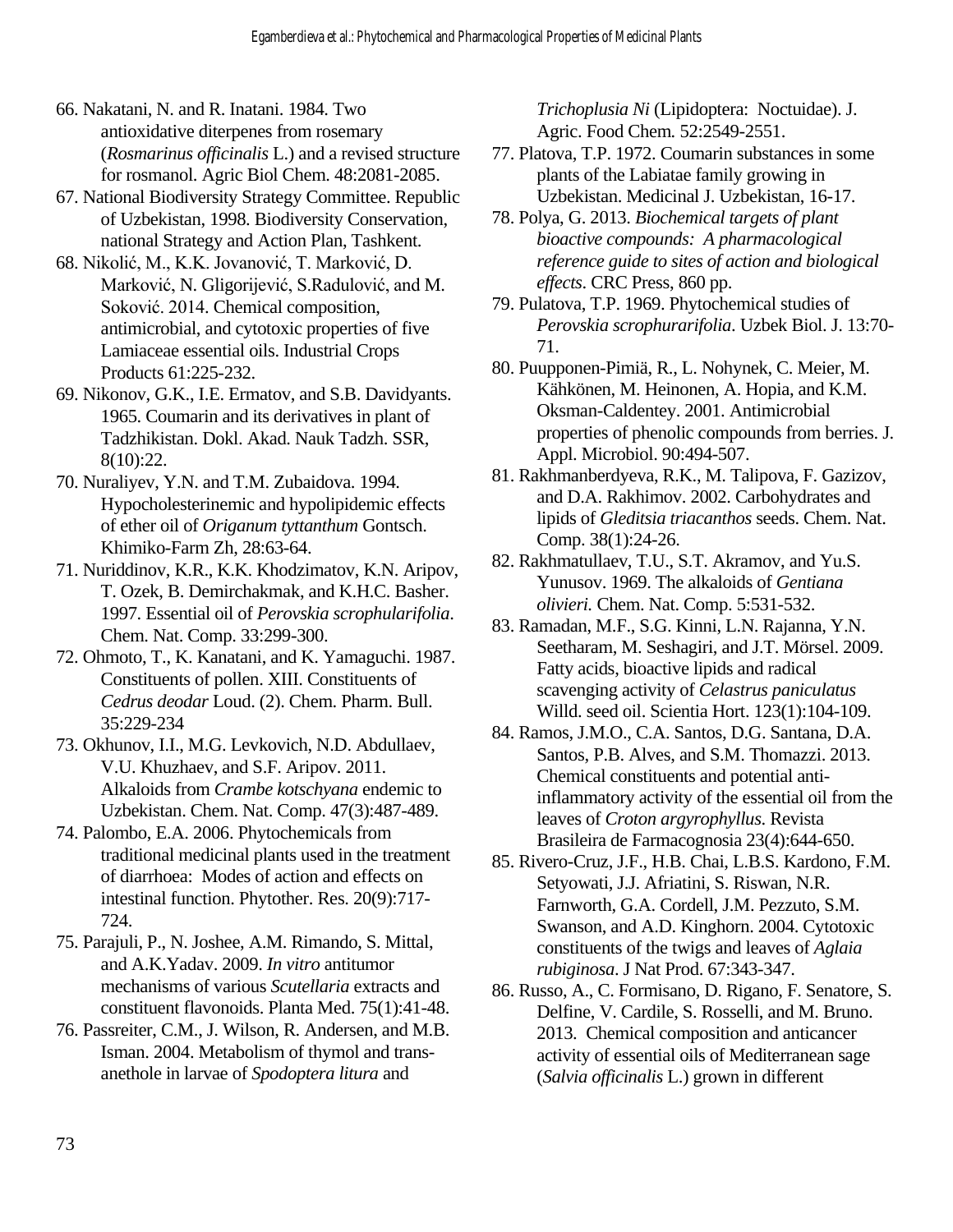environmental conditions. Food Chemical Toxic. 55:42-47.

- 87. Saatov, Z., D.A. Agzamkhodzhaeva, and N.N. Syrov. 1999. Distribution of phytoecdysteroids in plants of Uzbekistan and the possibility of using drugs based on them in neurological practice. Chem. Nat. Comp. 35:186-191.
- 88. Sagdullaev, B.T., R.Kh. Shakhidoyatov, M.A. Khodzhaeva, T.V. Chernenko, M.T. Turakhozhaev, and M.A. Abduazimova. 2001. Lipids and carbohydrates from *Althaea nudiflora*  and *A. armeniaca* roots. Chem. Nat. Comp. 37(3):208-212.
- 89. Sakhobiddinov, S.S. 1955. Wild medicinal plants of Uzbekistan [in Russian], Gosizdat UzSSR, Tashkent
- 90. Sala, A., M.D. Recio, R.M. Giner, S. Manez, H. Tournier, G. Schinella and J.L. Rios. 2002. Antiinflammatory and antioxidant properties of *Helichrysum italicum*. J. Pharm. and Pharmacol. 54 (3):365-371.
- 91. Salimov, B.T, 2004. Alkaloids of *Delphinium corymbosum*. Chem. Nat. Comp. 40(6):579-581.
- 92. Satimov, G.B., A.U. Mamatkhanov, L.D. Kotenko, M.T. Turakhodzhaev, S.N. Madrakhimov, A.U. Mamatkhanov, M.R. Yakubova, and V.N. Syrov. 1998. Isolation of turkesterone from the epigeal part of *Ajuga turkestanica* and its anabolic activity. Chem. Natural Comp. 34:150-154.
- 93. Sdykov, T. and Kh.A. Abduazimov. 2000. Lignins of *Allochruza paniculata* and *Glycyrrhiza glabra*. Chem. Natural Comp. 38(3):288-290.
- 94. Sezik, E., E. Yesilada, Kh. Shahidoyatov, Z. Kuliev, A.M. Nigmatullaev, H. Aripov, Y. Takaishi, Y. Takeda, and G. Honda. 2004. Traditional Medicine in Uzbekistan I. Folk medicine in Uzbekistan I. Toshkent, Djizzax and Samarqand provinces. J. Ethnophar. 92:197-207.
- 95. Shikishima, Y., Y. Takaishi, G. Honda, M. Ito, Y. Takeda, O.K. Kodzhimatov, and O. Ashurmetov. 2001a. Phenylbutanoids and stilbene derivatives of *Rheum maximowiczii*. Phytochemistry 56:377- 381.
- 96. Shikishima, Y., Y. Takaishi, G. Honda, M. Ito, Y. Takeda, O.K. Kodzhimatov, and O. Ashurmetov. 2001b. Terpenoids andg-pyrone derivatives from

*Prangos tshimganica.* Phytochemistry 57:135- 141.

- 97. Siddikov, G.U., M.P. Yuldashev, and Sh. Abdullaev. 2007. Flavonoids from *Scutellaria phyllostachya* roots. Chem. Natural Comp. 43(3):324.
- 98. Siddikov, G.U., M.P. Yuldashev, E.H. Batirov, and Sh.V. Abdullaev. 2006. Flavonoids from *Scutellaria cordifrons* and *S. phyllostachya* roots. Chem. Natural Comp. 42(3):356.
- 99. Siddikov, D.R., S.Z. Nishanbaev, D.A. Narbutaeva, A.D. Vdovin, and N.D. Abdullaev. 2011. Polyphenols from *Geranium saxatile*. Chem. Nat. Comp. 47(4):630-631.
- 100. Soatov, Z., V.N. Syrov, A.U. Mamatkhanov, and N.K. Abubakirov. 1994. Phytoecdysteroids of *Ajuga* plants and their biological-activity: Distribution and chemical structures of isolated compounds. Chem. Nat. Comp. 152-160.
- 101. Su, B.N., Y. Takaishi, G. Honda, M. Itoh, Y. Takeda, O.K. Kodzhimatov, and O. Ashurmetov. 2000. Sesquiterpene phenylpropanoid and sesquiterpene chromone derivatives from *Ferula pallida*. J. Nat. Prod. 63:520-522.
- 102. Suzgec, S., A.H. Mericli, P.J. Houghton, and B. Cubukcu. 2005. Flavonoids of *Helichrysum compactum* and their antioxidant and antibacterial activity. Fitoterapia 76:269-272.
- 103. Syrov, V.N., M.P. Yuldashev, N.V. Tursunova, and Z.A. Khushbaktova. 2010. Medicinal plants isolation, structural studies, and antiulcer activity of lehmanin and ammothamnidin from *Ammothamnus lehmannii.* Pharm. Chemistry J. 44(2):16-18.
- 104. Tada, Y., Y. Shikishima, Y. Takaishi, and H. Shibata. 2002. Coumarins and gamma pyrone derivatives from *Prangos pabularia*. Phytochemistry 59:649-654.
- 105. Takeda, Y., T. Hayashi, T. Masuda, G. Honda, Y. Takaishi, M. Ito, H. Otsuka, K. Matsunami, O.K. Khodzhimatov, and O.A. Ashurmetov. 2007. Chemical constituents of an Uzbek medicinal plant, *Perovskia scrophularifolia*. J. Nat. Med. 61:84-85.
- 106. Takeda, Y., T. Masuda, G. Honda, Y. Takaishi, M. Ito, O.A. Ashurmetov, O.K Khodzhimatov, H.